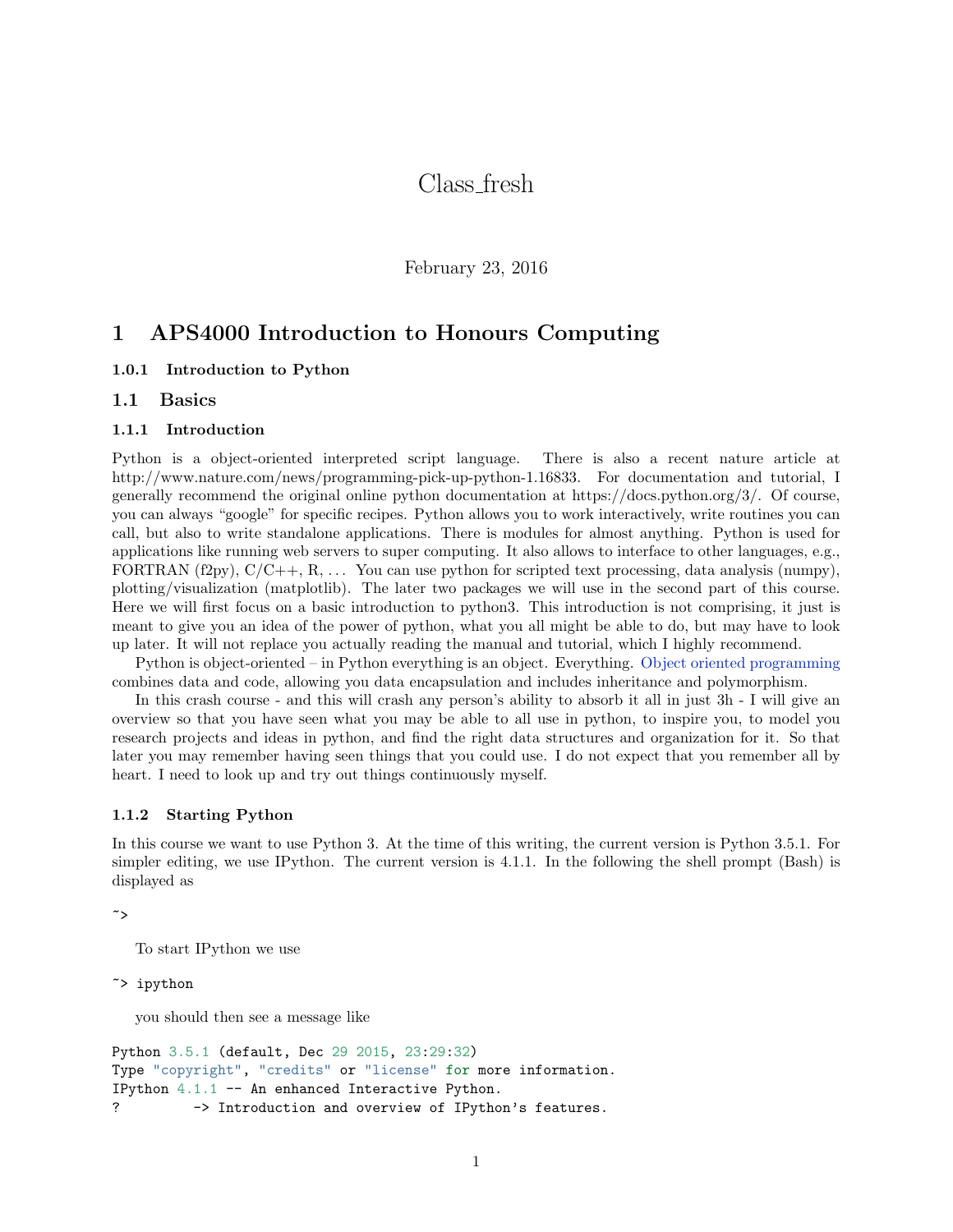```
%quickref -> Quick reference.
help -> Python's own help system.
object? -> Details about 'object', use 'object??' for extra details.
```
In [1]:

On some systems you may have to type

~> ipython3

Now you are ready to use python. There is also more fancy shells, e.g., the IPython notebook, which you would start using

~> ipython notebook

This should pop up a new tab in your web browser button on the top right.1 The you press the New Notebook

Very useful later in this course - and indispensable for you later when developing python codes - will be to automatically reload modules when you modify them.

You can do the manually, every time you start IPython, by first loading the autoreload extension, then activating it to reload all loaded modules automatically when changed.

In [2]: %load\_ext autoreload In [3]: %autoreload 2

Instructions on how to set this up by default so it is done automatically every time you start IPython can be found at, e.g., https://www.reddit.com/r/Python/comments/rsfsi/tutorial spend 30 seconds setting up/.

Executing commands On the IPython / Python shell you type <enter> to execute commands. In the IPython notebook you have to type  $\langle \text{shift}\rangle+\langle \text{enter}\rangle$  to execute a cell; just  $\langle \text{enter}\rangle$  start a new line, allowing you to execute a block of command at once. For the purpuse of repruducibility in other Python shells, I do not use that here usually.

1: For me this required installation of pyzmq and jinja2.

In [ ]: %load\_ext autoreload

In [ ]: %autoreload 2

1.1.3 Basic Data Types

Scalar data types

Integer Just the number. Can be arbitrary large. Must not contain ".". Example

In [ ]: 2

In [ ]: 2000000000000000000000000000000000000000000000000000000000000000

Integer constants can also be specified in other bases, e.g.,

- In [ ]: 0x32
- In [ ]: 0o32
- In [ ]: 0b101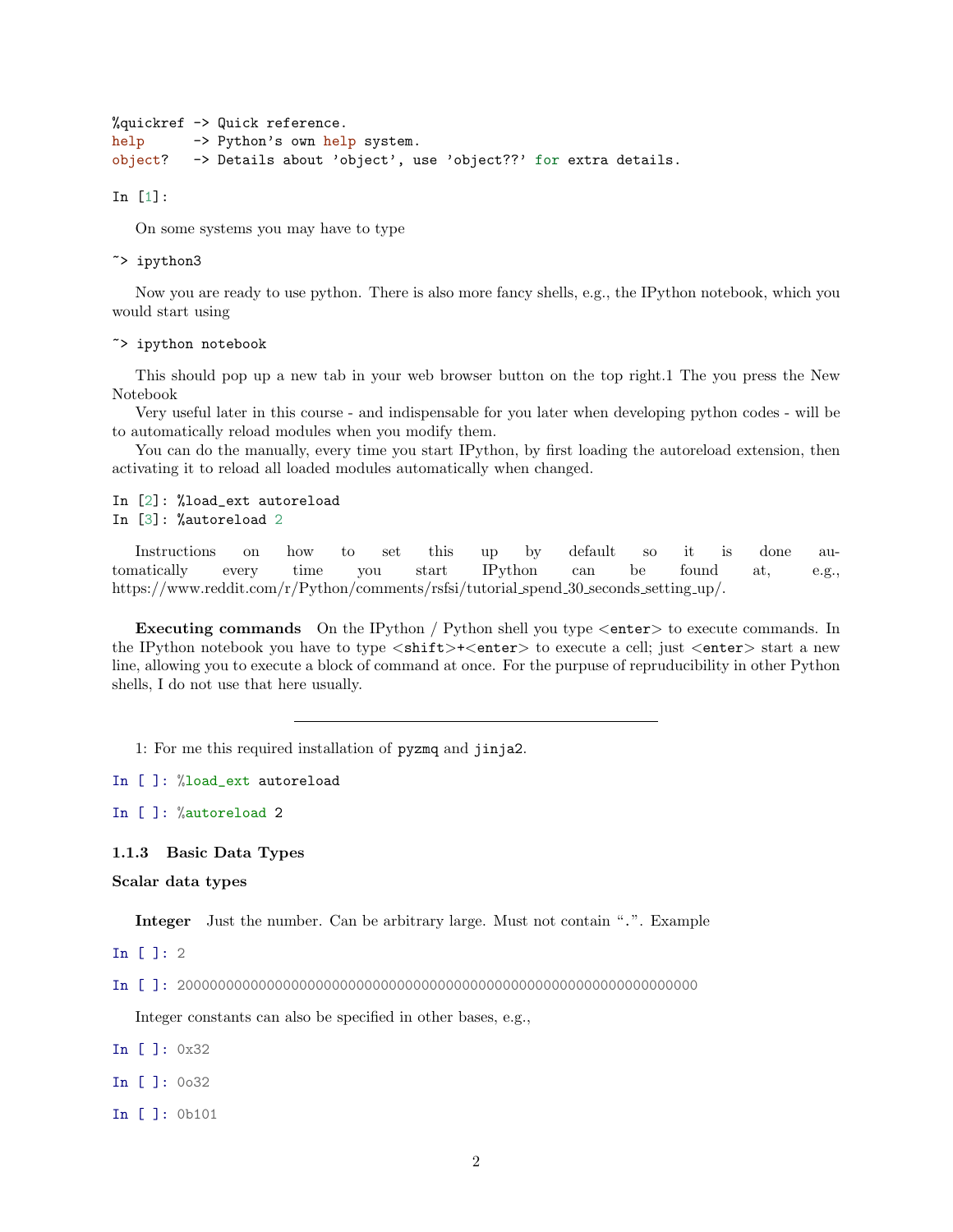Floating Point Floating point number with finite precision. Use "." to separate fraction part. Use Just the number. Use "e" to separate exponent. Example:

In [ ]: 2.

In [ ]: -2.e23

In [ ]: 2.0001e23

In [ ]: 2.0000000000000000000000000000000001e23

Precision is system-dependent, typical is [IEEE-754](http://en.wikipedia.org/wiki/IEEE_floating_point) 8-byte binary floating point (15 digits precision, exponent ±300. Classes for (internal) decimal representation exists as well.

Complex Numbers Use "j" for imaginary part.

In [ ]: 3 -4j

```
In [ ]: ##### Operators
```
The usual,  $+$ ,  $-$ ,  $*$ ,  $/$ ,  $\%$  (modulo),  $**$  (power). Special: // (integer division). Combining integer with float will result in float. Examples:

```
In [ ]: 7 // 3
In [ ]: 7 / 3
In [ ]: 7. // 3
In [ ]: 10**400 + 1.
```
There is also bit-wise binary operations on integers using  $\&$  (and),  $|$  (or),  $\hat{ }$  (xor),  $\check{ }$  (not),  $\langle$  (left shift),  $\gg$  (right shift):

In [ ]: 7 & 3 In [ ]: 7 | 8 In [ ]: 7 ^ 3 In [ ]: ~3 In [ ]: 3 << 2

Truth and Logical Operations Define logical values True and False. Logical operations include or, not, and and:

```
In [ ]: True or False
In [ ]: True and False
In [ ]: not True
```
**Comparison Operators** These include  $\langle \rangle, \rangle, \langle \rangle =$ , == (equality, in contrast to assignment), != (not equal), is (object identity), and is not (negated object identity).

In [ ]:  $(1 > 3)$  or  $(3 == 4)$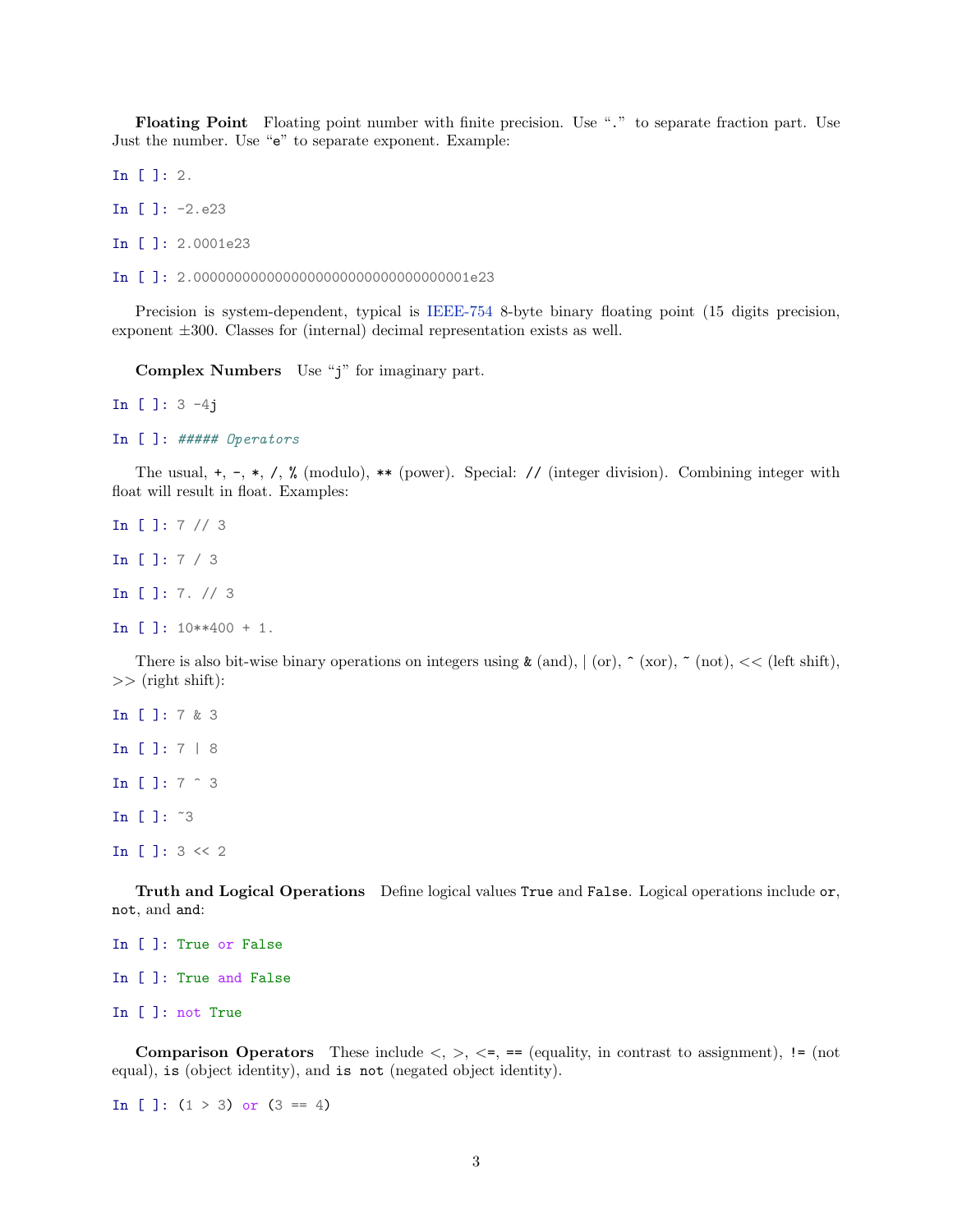Nothing ... and there is the None object - we will use later.

In [ ]: None

... and the Ellipsis object

In [ ]: Ellipsis

Strings Sequence of characters enclosed by matching single or double quotation marks. Multi-line strings can be defined using triple quotation marks.

```
In [ ]: 'abc 123'
In [ ]: """"abc123"""
```
On a regular (I)Python(3) prompt you would have seen a line starting with  $\dots$ : for continuation:

```
In [30]: """abc
\ldots: 123"""
```
Here, the special characters like new line  $(\n)$  start with a  $\cdot$ . You can add them manually:

```
In [ ]: 'abc\n123'
```
To input special characters in to a string  $w/o$  interpretation, use a raw string with has an  $r$  in front of the string:

```
In [ ]: r'abc\n123'
```
Here the backslash itself is represented by a double backslash. To see the difference, we can use the print function

```
In [ ]: print('abc\n123')
```

```
In [ ]: print(r'abc\n/123')
```
You can also add strings or replicate strings

```
In [ ]: 'abc' + '123'
```

```
In [ ]: '12' * 12
```
There is a whole variety of other string methods to be discussed later or in the man- ual. Note that in Python 3 there is also a string-like data types bytes, bytearray, and memoryview but these are for more advanced use cases - and to keep competent python programmers employed.

```
In [ ]: bytearray(12)
```
In [ ]: b'1234'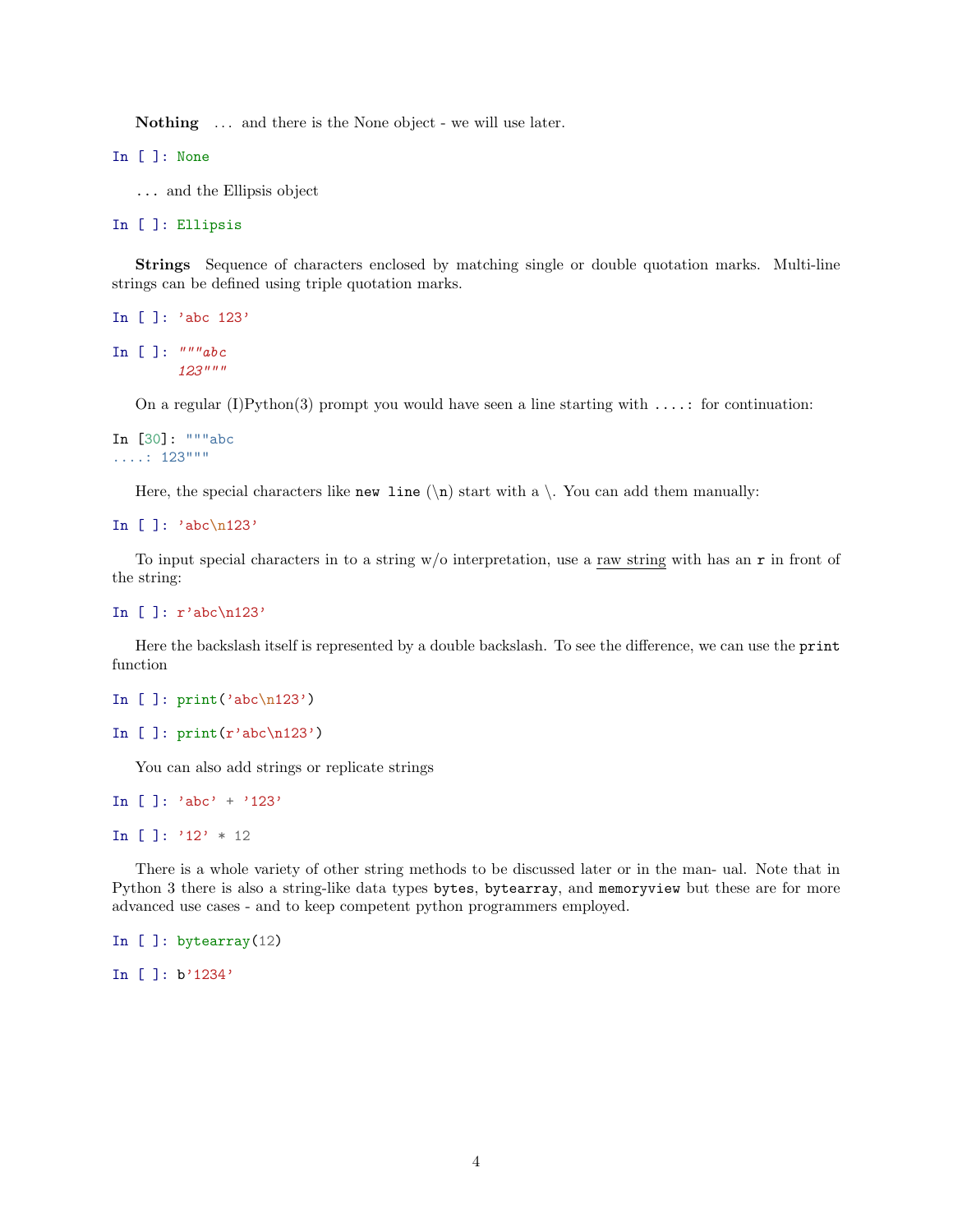Indexing and Slicing Slicing and indexing generally can be applied to all ordered data that can be indexed. It is done with the " $[$ ]" operator, where " $\cdot$ " stands for an argument.

For strings, you can get individual characters (index is base-0)

```
In [ ]: 'abc123'[2]
```
or sub-strings (called "slicing" - last index excluded!). The basic syntax is "start:stop[:step]". Default step size is 1 and omitted start/stop values run to the end of the structure (string). Negative values count from the back, with -1 referring to the last element.

```
In [ ]: 'abc123'[2:4]
In [ ]: 'abc123'[2::2]
```
- In [ ]: 'abc123'[::-2]
- In [ ]: 'abc123'[:-1]
- In [ ]: 'abc123'[-2:0:-1]

This is the default behaviour of slicing, but in principle, each object can define how it wants to react to this, so can objects (classes) you define by defining the necessary attributes. More later.

Organizing Data - Variables You can also assign values to variables.

In  $[ ]: a = 12$ 

In  $[]$ : print $(a)$ 

Variable can have letters, undershorts and numbers but must not start with a number. Variable names starting with one or two underscores usually have special meaning. Vari- able names are case sensitive.

Note: A variable is a name (pointer to) that object. Assignment to an existing variable does change where it points to not the object that it points to.

```
In [ ]: a = 12In []: b = aIn [ ]: a = 13In [ ]: b
```
Variables do not need to be defined and given a type in advance; the type comes with the object it points to.

```
In [ ]: a = 12In [ ]: a = 'abc'
```
In [ ]: a

In-place assignment operators are short hand for written-out expression 2 This way you can apparently add even to non-mutable objects like strings. Operators comprise the usual suspects,  $+=, -=, *=, /=, *=, *=,$  $&=, |=, \hat{=} , \dots$ 

```
In [ ]: i = 3In \lceil \cdot \rceil: i += 4.
In [ ]: i
In [ ]: s = 'abc'In [ ]: s \div = 'd'In [ ]: s
```
In the string case, "s" is instead now pointing to a new string object. Later we will see for numpy that mutable objects can modify this behavior.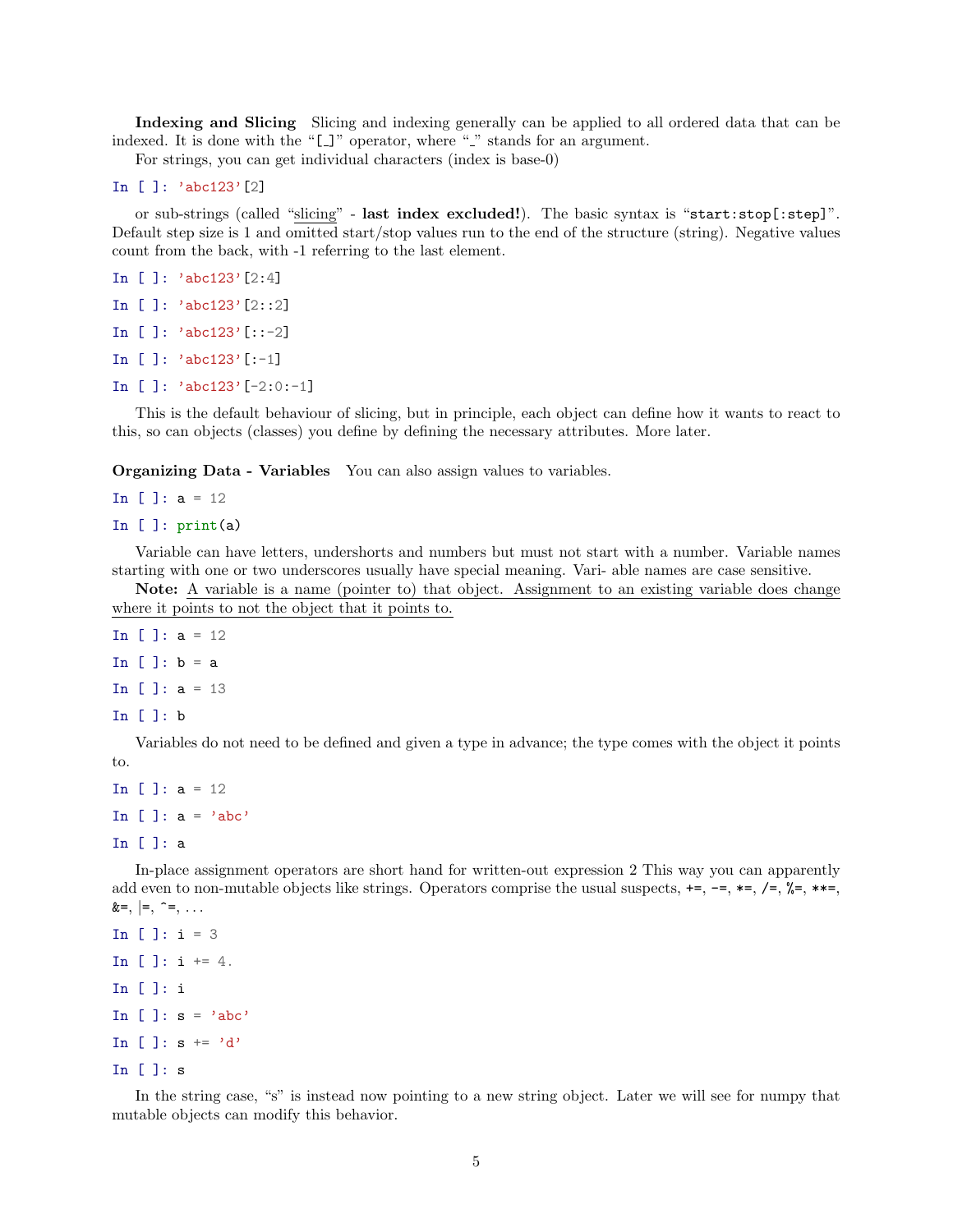#### Organizing Data - Containers

Lists List of elements in square brackets

In [ ]: [1, 2, 3] In [ ]:  $[1, 2, 3] + [4, 5, 6]$ In  $[ ]: [1,2,3] * 4$ In [ ]: a = [1, 2, 3] In [ ]:  $a == [4]$ In [ ]: a In [ ]:  $a \neq [4, 5]$ In [ ]: a List elements as assigmnet targets In  $[ ]: a = [1, 2, 3]$ In [ ]:  $a[1] = 4$ In [ ]: a In [ ]:  $a[1] = 'c'$ In [ ]: a

In [ ]:  $a[0] = a$ In [ ]: a

In [ ]: a[0][0][0][1][0]

That is, list entries can be any kind of object, even itself, and lists are mutable. In contrast, strings are not mutable.

```
In [ ]: s = '123'
```
In [ ]:  $s[2] = 'a'$ 

You can even replace ranges by ranges

```
In [ ]: a = [1, 2, 3]
In [ ]: a[0:2] = [4, 5, 6]
```

```
In [ ]: a
```
But note that assignment to elements is different

```
In [ ]: a = [1, 2, 3]
In [ ]: a[1] = [1, 2, 3]In [ ]: a
```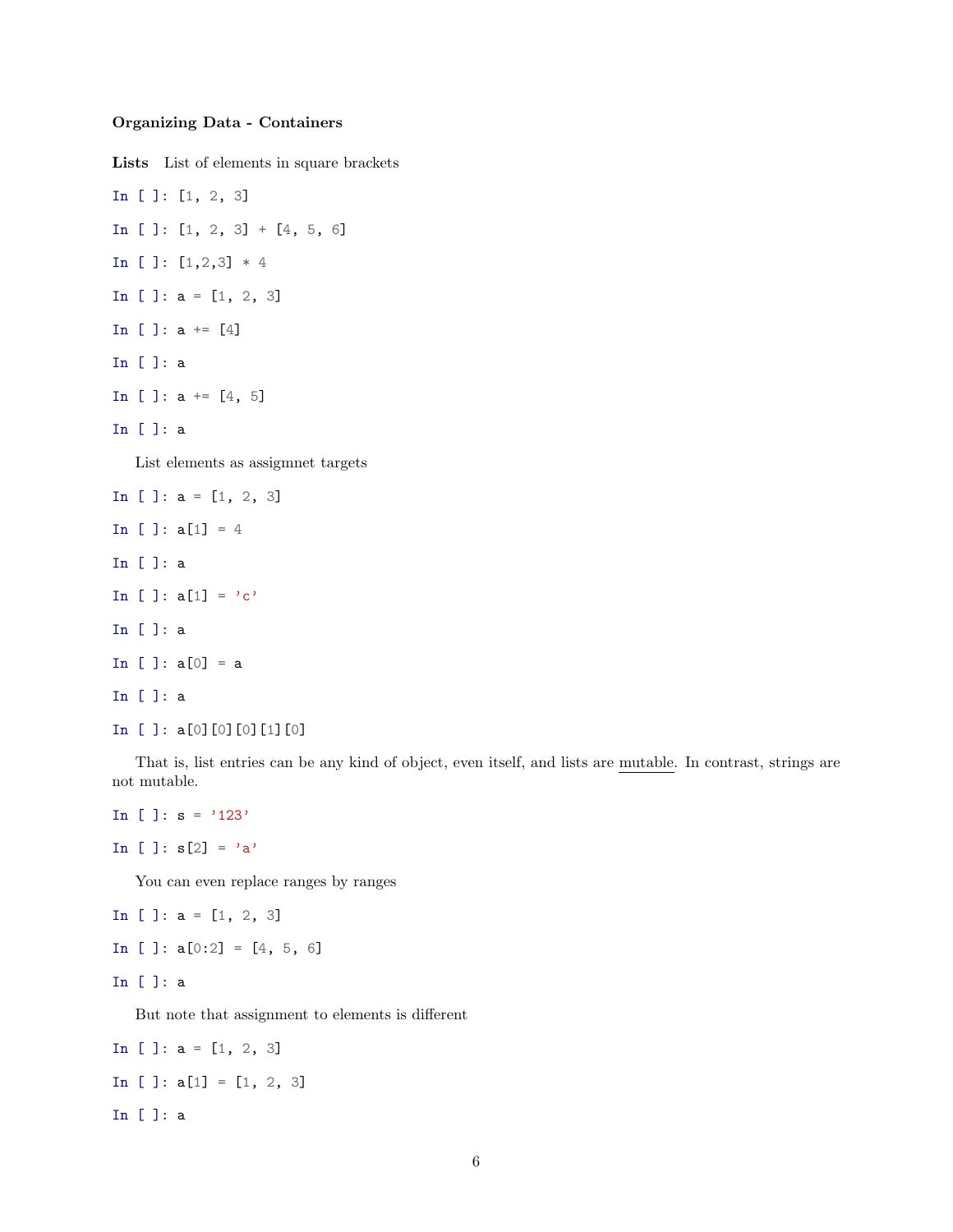and that ranges cannot be replaced by scalars

```
In [ ]: a[1:2] = 1In [ ]: a[1:2] = [1]
```
In [ ]: a

There is also specific list functions and methods, e.g., append, len, index, count, min, max, copy, insert, clear, remove, pop, reverse, sort, ... and the sorted function

In [ ]: a = [1, 3, 2]

In [ ]: a.sort()

In the example above, the " $()$ " stand for a function call, here  $w/o$  any parameter.

```
In [ ]: print(a)
```

```
In [ ]: sorted([3, 5, 2, 4])
```
Empty lists:

In [ ]: []

```
In [ ]: list()
```
You can test whether an element is in the list

- In [ ]: 2 in [1, 2, 3]
- In [ ]: 2 not in [1, 2, 3]

Deleting elements

- In  $[ ]: a = [1, 2, 3]$
- In [ ]: del a[1]

In [ ]: a

Tuples Like lists, but not mutable. Generated by the comma operator, enclosed by bracket if ambiguous otherwise.

```
In [ ]: a = (1, 'a', [1])
```
In [ ]: a[2]

Empty and 1-element tuples:

In  $[ ]: a = ()$ In [ ]: a In [ ]:  $a = (1, 0)$ In [ ]: a

Except operations that change the tuple, most list operations work for tuples as well.

In [ ]:  $(1,)*4$ In [ ]: 1 in (1, 2, 3)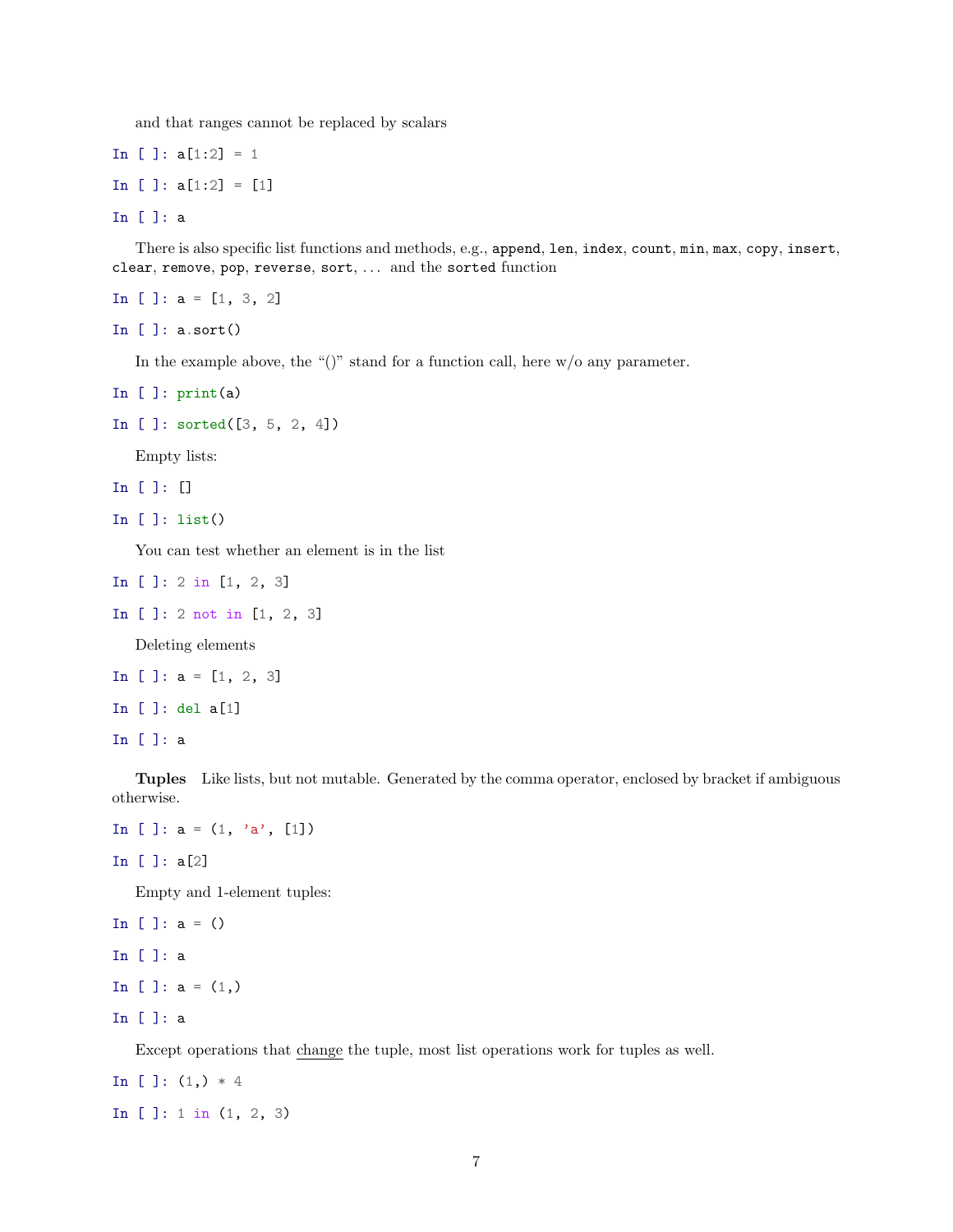Dictionaries Dictionaries are very efficient to organize data that cannot be indexes easily. It consists of a pair of key and index; the key has to be a "hashable" (i.e., usually non-mutable) object like a number, string, or Tuple. Truth values, None, and Ellipsis are fine as well.) Dictionaries are nor ordered or sorted. Create with square brackets or 'dict' function.

```
In [ ]: a = \{ 'a' : 3, True : 4, 5 : 7, (1,2) : 4 \}
```
In [ ]: a

```
In [ ]: b = \text{dict}(a=7, c=11)
```
In [ ]: b

Note that in the last example the keywords are converted to strings. You can test whether a key is present

```
In []: 'c' in b
```
You can combine dictionaries using update

```
In [ ]: a.update(b)
```
### In [ ]: a

and access elements using the indexing syntax or the get method

In [ ]: a[True]

```
In [ ]: a.get(True)
```
Get a default value if key is not defined

```
In [ ]: a.get(False, 0)
```
remove elements (element returned)

```
In [ ]: a.pop(True)
```
In [ ]: a

set default values for undefined entries

```
In [ ]: a.setdefault(False, 0)
```
In [ ]: a

New values can be easily added, by assignment; if the key does not yet exists it is added, if it dies exist, it is overwritten.

```
In [ ]: a = \{\}In [ ]: a['a'] = 1In [ ]: a['b'] = 2In [ ]: a
In [ ]: a['a'] = 3In [ ]: a
```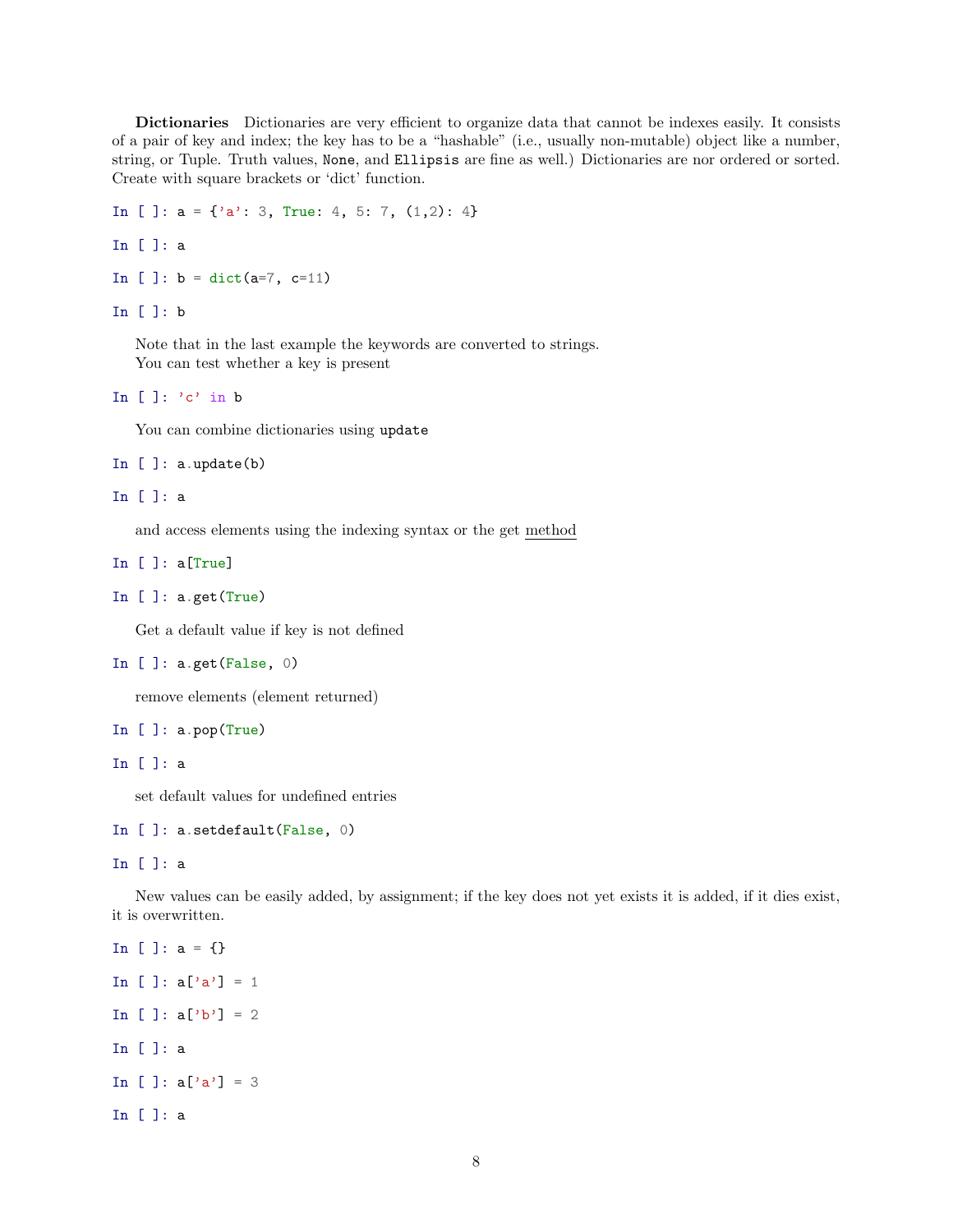Determine number of elements

In  $[]$ : len $(a)$ 

Deleting elements

In [ ]:  $a = \text{dict}(a=2, b=3)$ 

In [ ]: a

In [ ]: del  $a['b']$ 

In [ ]: a

There are variation classes like OrderedDict, etc., as well. Have a look at the [Python Standard Library](https://docs.python.org/3/library/)

Sets Sort of like dictionaries, but only keys, no values. Provides many useful set operations.

- In [ ]: {1, 2, 3}
- In [ ]:  $\{1, 2, 3\}$  |  $\{3, 4, 5\}$
- In [ ]:  $\{1, 'a', (1, 2)\}$

Define empty set

In [ ]: set()

Set operations include  $\leq$  (subset),  $\leq$  (proper subset),  $\geq$  (superset),  $\geq$  (proper superset),  $\mid$  (union), & (intersection), − (difference),^(symmetric difference), . . . There is also a hashable (non-mutable) set variation, frozenset.

Converting Between Types Dictionary to list

```
In [ ]: b = dict(a = 7, c = 11)In []: list(b)In [ ]: list(b.items())In [ ]: list(b.values())
```
In [ ]: list(b.keys())

Conversion between list, set, tuple are trivial

In [ ]: list(tuple(set([1, 2, 3, 2, 1])))

Object Identity You can see whether objects are identical using the is operator. Or == on the object ID, which you can get with the id function.

In [ ]:  $x = [1, 2, 3]$ In  $[] : y = x$ In [ ]: x is y In  $[ ]: id(x) == id(y)$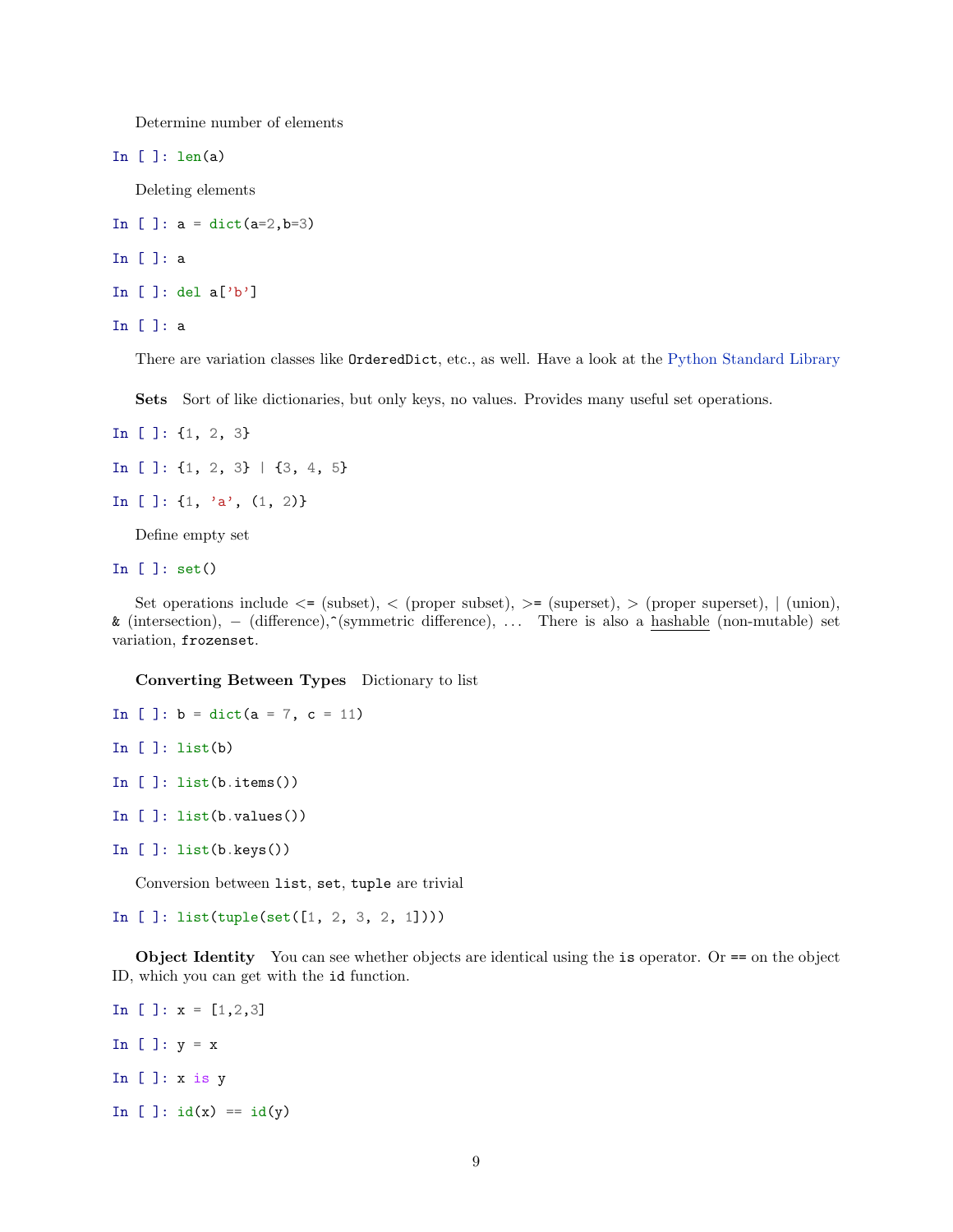In  $[]$ :  $id(x)$ In [ ]:  $y = x + [4]$ In  $[]: x is y$ In [ ]: y In  $[] : y = x$ In  $[ ]: v \rightarrow = [4]$ In [ ]: x In  $[]: x is y$ In [ ]:  $x = (1,2,3)$ In  $[]$ :  $id(x)$ In [ ]:  $x == (4,)$ In  $[]$ :  $id(x)$ In [ ]: x In  $[ ]: i = 1.$ In  $[]$ :  $id(i)$ In [ ]:  $i := 1$ In [ ]: id(i)

So, we see that the inplace operator behave differently for mutable objects than for im- mutable objects. This is special behaviour of the mutable objects! Recall that strings and numbers are also immutable objects.

## 1.1.4 Modules and Code Organization

Besides interactive use, code can be organized in modules - python source files with exten- sion ".py". Many of the functions of the standard library also "live" in modules. Modules are imported using the "import" statement. As an example, let's look at mathematical functions:

Mathematical Functions These sit in the module math. Functions generally are called with round brackets. To use them, we first need to import this module

```
In [ ]: import math
```

```
In [ ]: math.sin(12)
```

```
In [ ]: math.factorial(12)
```
Modules are objects. In the above example, the "." is used to access the model's cos function. We can also import names for direct use

In [ ]: from math import cos

In  $[ ]: cos(12)$ 

or even be lazy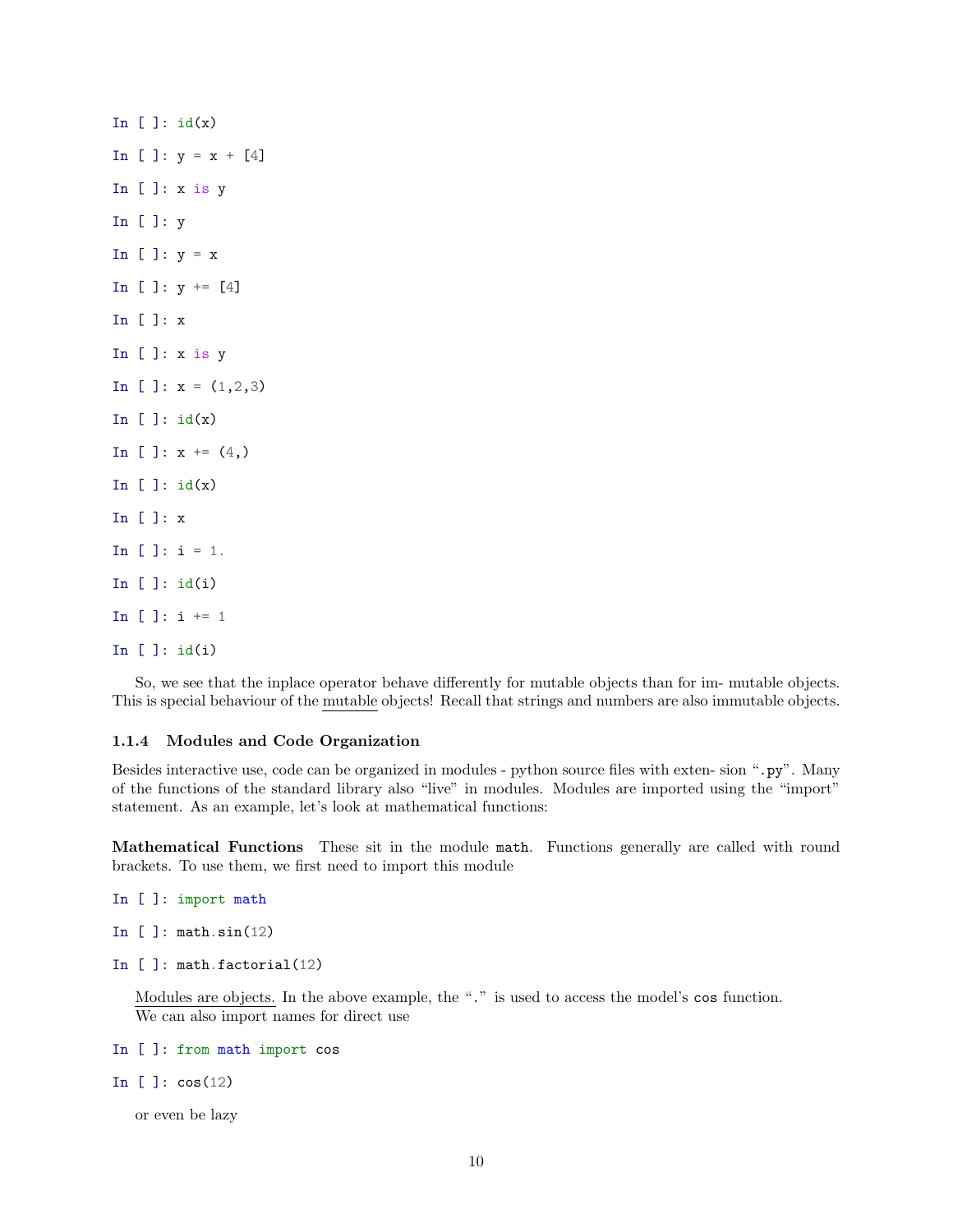```
In [ ]: from math import atan2 as a
        a(2,3)
```
What is all in the math module?

In [ ]: ? math

```
Type: module
String form: <module 'math' from '/home/alex/Python/lib/python3.5/lib-dynload/math.cpython-35m-x86_64-l
File: ~/Python/lib/python3.5/lib-dynload/math.cpython-35m-x86_64-linux-gnu.so
Docstring:
This module is always available. It provides access to the
mathematical functions defined by the C standard.
```
In [ ]: dir(math)

In  $[]$ : math.\_\_dict\_\_

Making your Own Module Use your favourite editor to edit the file test.py.

As a measure of style, we start the module - any python object - with a "doc string": On first line with a brief description, then a blank line, then the extended description on many lines and paragraphs as needed. Our code might be

```
\bar{n} \bar{n} \bar{n}Module for python tests.
This Model cotains a selection of my python and learing codes.
will change a lot over time.
"''"''"import math
a = \text{math.cos}(12)and we can use this in IPython:
In [ ]: import test1
In [ ]: test1.a
In [ ]: test1.__doc__
In [ ]: ? test1
Type: module
String form: <module 'test1' from '/home/alex/Class/ASP4000-python-2016/test1.py'>
File: \degree/Class/ASP4000-python-2016/test1.py
Docstring:
Module for python tests.
This Model cotains a selection of my python and learing codes.
will change a lot over time.
```
You can also add comments. Everything after a  $\#$  symbol is treated as comment (unless in string). They can be at the end of a line, or taking up the entire line. Usually should go with the indentation of their scope

# I am a comment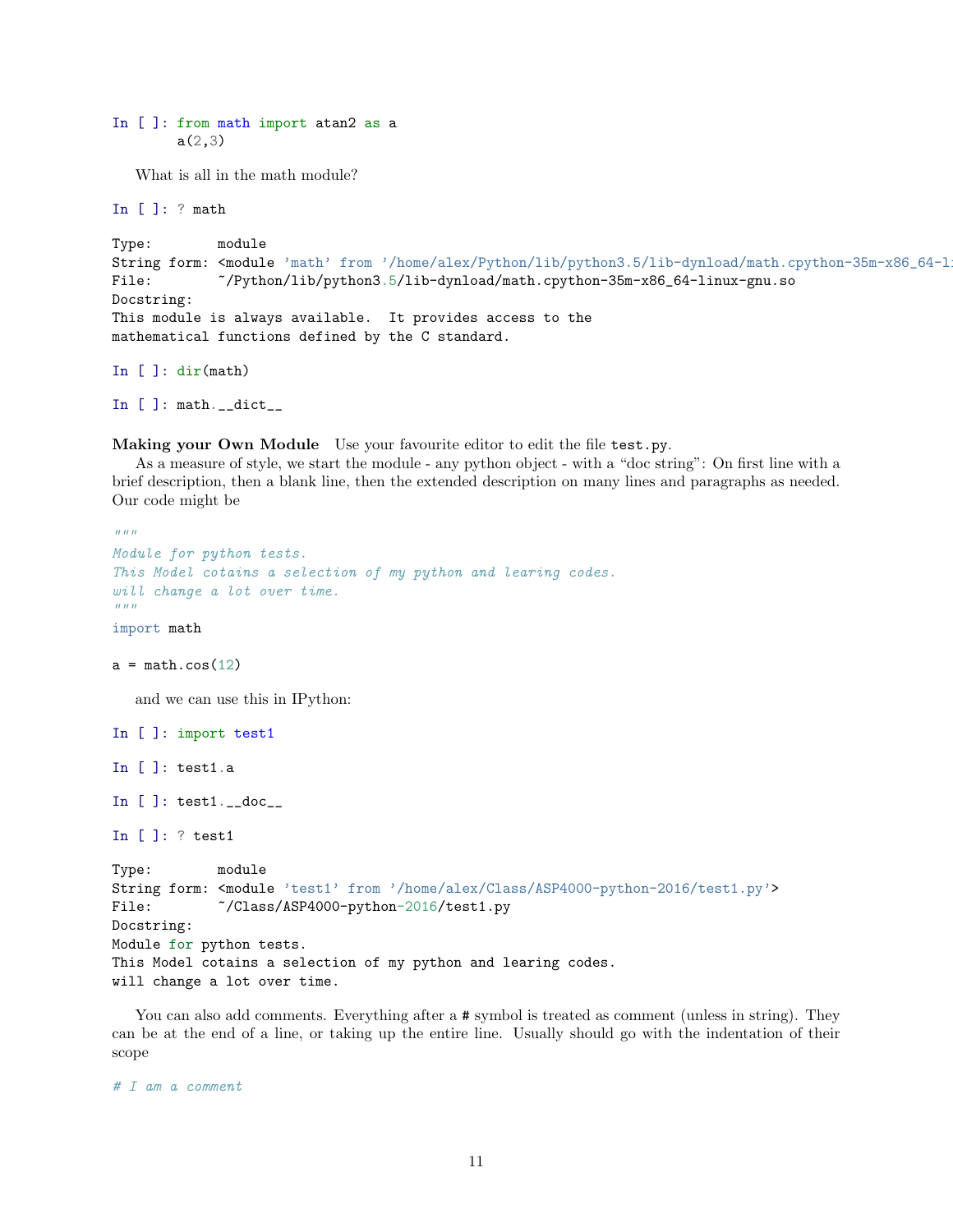Function is Form In python code blocks are started by a colon at the end of a statement, then indentation (four white spaces) is used. The code block ends when de-indented. Lines can be continuedwith a backslash at the end of the line, or when a bracket (round, square, curl) encloses an expression.

Here, let's define out first function, using the def statement that we save in test2.py

```
def f(x):y = x + 3return 2*y
In [ ]: import test2
In [ ]: test2.f(3)
```
We can also return more than one value. If there is no return statement, the default return value is None. I will save this in test3.py

```
def f(x):"""My test function"""
    y = x + 3return 2 * y, 3 * yIn [ ]: import test3
In [ ]: test3.f(3)
In [ ]: a, b = test3.f(4)In [ ]: a
In [ ]: b
  and we can also access the function doc string
```

```
In [ ]: ? test3.f
Signature: test3.f(x)
Docstring: My test function
File: \tilde{C}/\text{Class/ASP4000-python-2016/test3.py}Type: function
```

```
In [ ]: test3.f.__doc__
```
Assignment to formal parameters will not overwrite actual parameter, just define inside the function to what object the name now points there. Variable defined inside the function are local and not visible outside.

```
def f(x):x = x + 3y = x + 4return y
In [ ]: import test4
In [ ]: x = 5In []: test4.f(x)
In [ ]: x
In [ ]: test4.f.y
```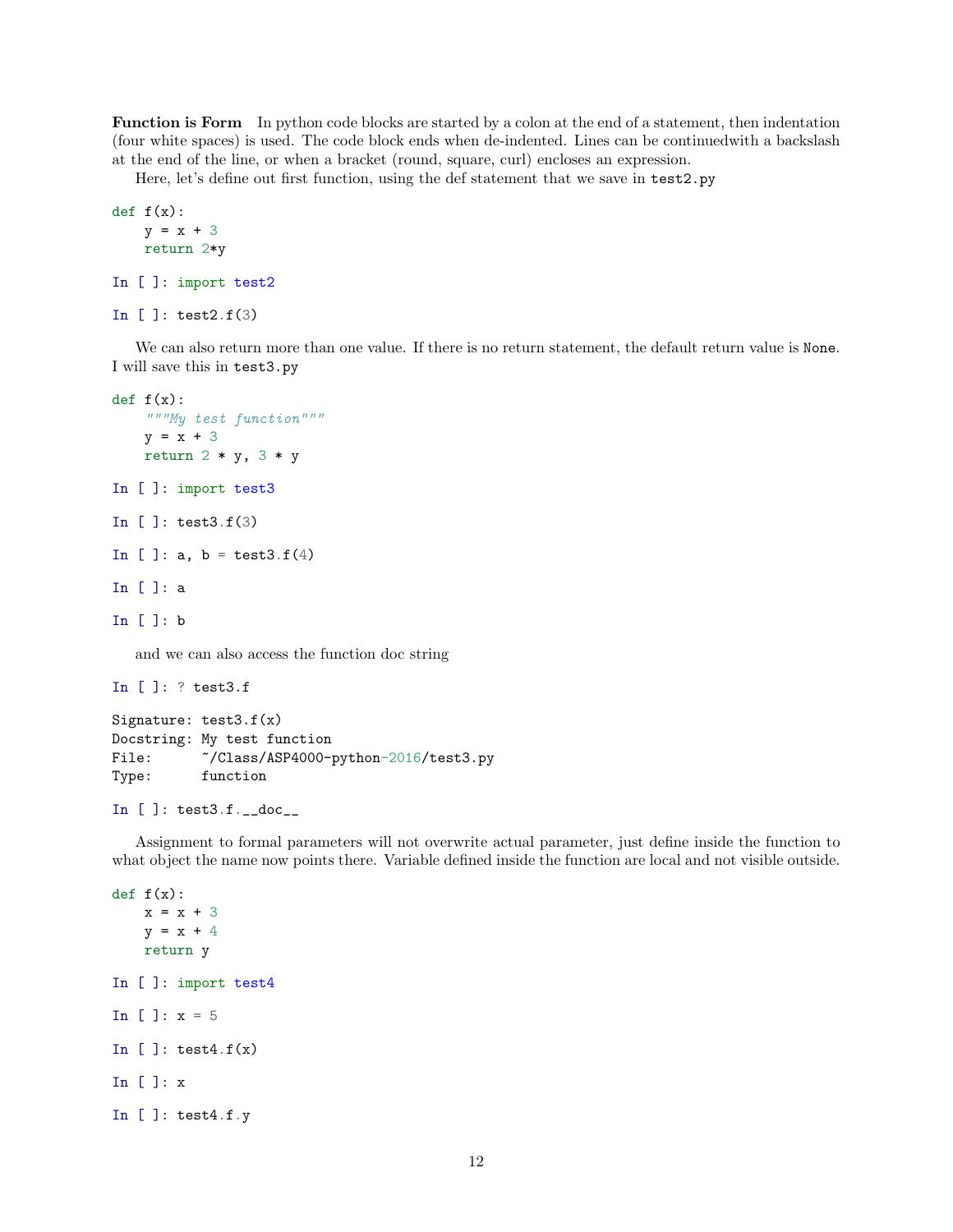. . . but we can tell python to make a variable global (to the module) and variables not local (allow assignment to enclosing scope)

```
def f(x):global y
    z = 0def g(y):
        nonlocal z
        z = 4 * x + yreturn z + 1
    y = g(2 * x) + zreturn y + 1
In [ ]: import test5
In [ ]: \text{test5.f(2)}In [ ]: test5.y
```
In places where python expects code but you don't want to do anything, you can use the pass statement. Can also be used for prototyping.

## def  $f(x)$ : pass

Functions do not have to return anything, they can just perform a task, .e.g,

```
def f(x):print('The value is:', x)
```
That is, they can act just like a subroutine in FORTRAN. As stated before, if there is not return value, the return None by default. If the return value is not used for anything, it is just ignored in codes (on the console it would be printed), even if the function does return a value.

## Functions are Objects Too

```
In []: f = \text{test5.f}In [ ]: f(2)In [ ]: import math
In []: c = \text{math.} \cosIn [ ]: c(4 * math.pi)In [ ]: x = [test5.f, test5.f(2)]In [ ]: x
In [ ]: x[0](3)
   ... and we can pass them as arguments
def f(g, x):
    return 2 * g(x)
```

```
In [ ]: import test6
```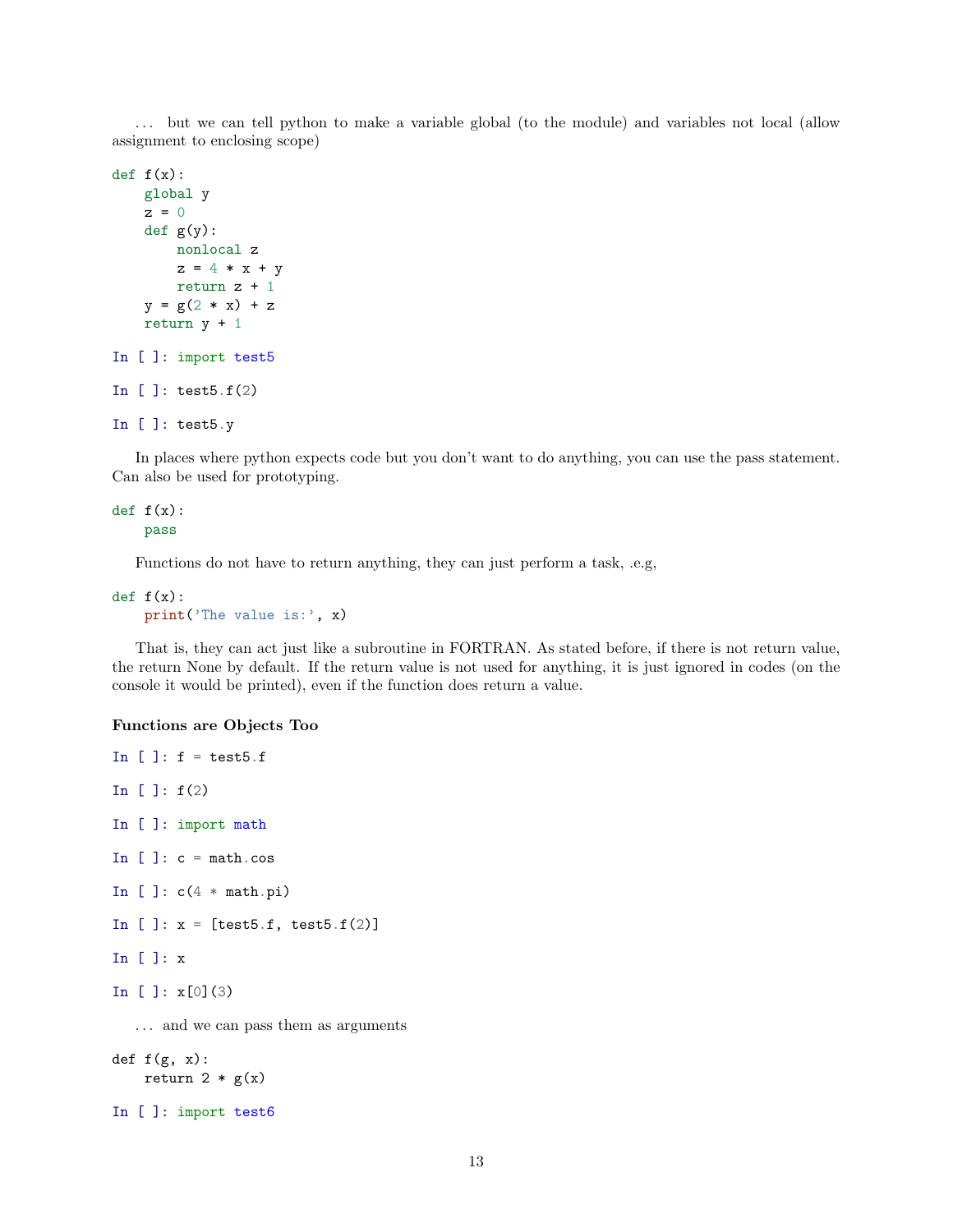```
In [ ]: test6.f(math.cos, 0)
   \dots\, or return them \dots\,def f(n):def g(x):
        return x**n
    return g
In [ ]: import test7
In [ ]: h = \text{test7.f}(3)In [ ]: h
In [ ]: h(2)
```
Note the  $(\langle \text{locals} \rangle)$  above indicating a "closure" included - the function encapsulate the environment in which it was defined.

Instead of having to reload test by hand all the time, we can instruct IPython to do this automatically for us whenever the code has changed:

```
In [ ]: %aimport test
```
But for the purpose of this course I had to create new files for the purpose of documentation

IPython Notebook The IPython Notebook and (I)Python also allow you to define functions, etc., interactively, however, some things like modules do not work. For most cases I do not recooment this work mode. Here and exampe, nevertheless:

```
In []: def f(x):
           x = x**3return x
```
In  $[ ]: f(5)$ 

Anonymous "Lambda" Functions You can also define anonymous functions

```
In [ ]: lambda x,y: x*y
In [ ]: f =In [ ]: f(2,3)
```
The second input also shows you how to capture previous output. You can also use the %hist magic IPython function to list previous input. Or you can use Out[#] where # is the number of the output you refer to.

These anonymous functions are particularly useful if a function needs to be passed as argument:

```
def f(g):
    def h(x):return g(g(x))return h
In [ ]: import test8
In []: h = \text{test8.f}(\text{lambda } x: x \times 2)In [ ]: h(3)In [ ]: h('abc')
```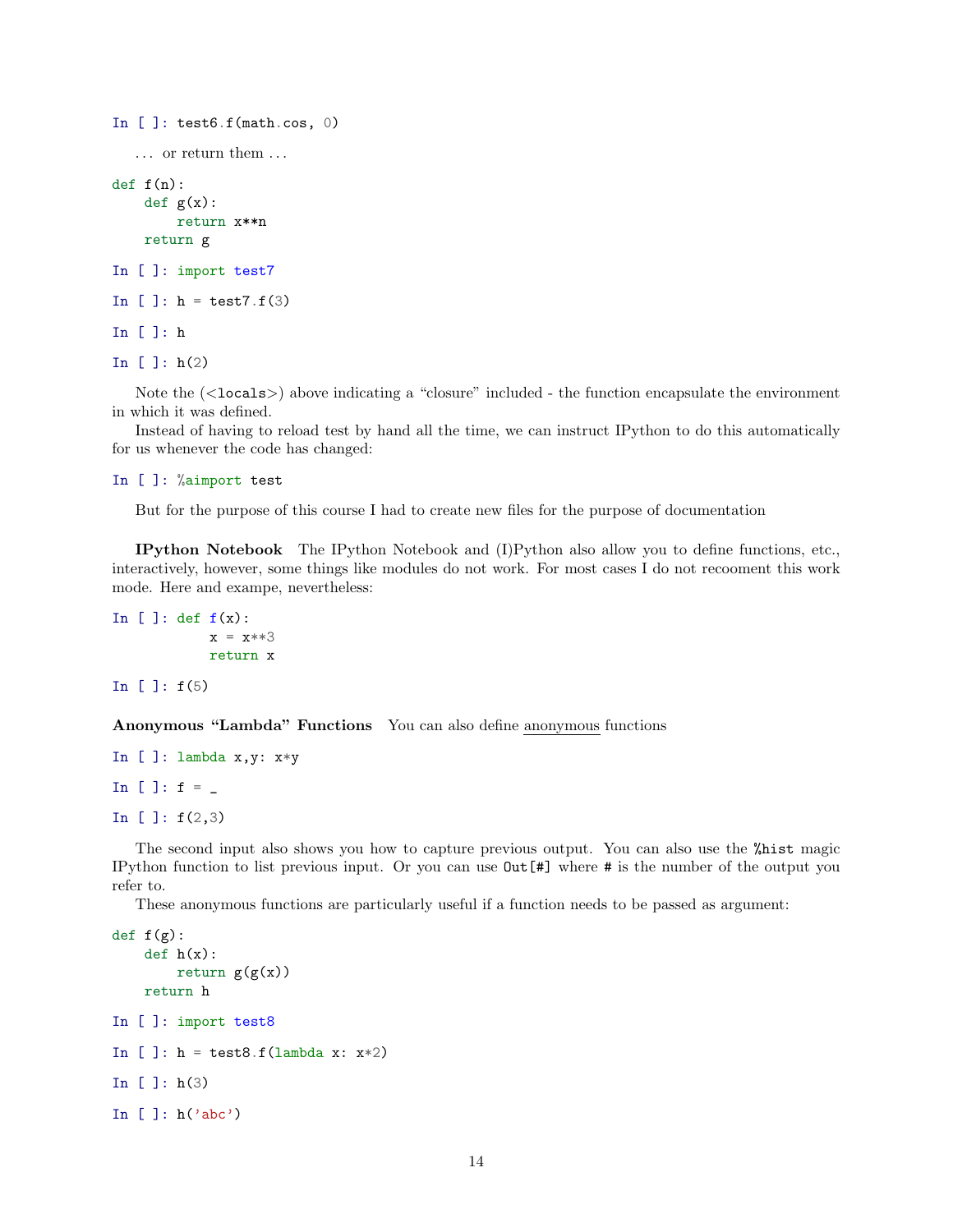Function Arguments . . . can have default values, and can be passed by keyword, or just by position. In either case, all positional arguments need to precede keyword arguments. Keyword arguments can be in arbitrary order, but the must not be a conflict with positional arguments when calling the function.

```
def f(x, y = 2):
    return x**y
In [ ]: import test9
In [ ]: test9.f(2, 3)
In [ ]: test9.f(y=2, x=3)
In [ ]: test9.f(2, y=3)
```
You can collect extra/remaining positional and keyword arguments in a tuple or dictio- nary using "\*args" and/or "\*\*kwargs" after the last positional or keyword argument, respectively. The same syntax can be used to pass such parameters from lists/tuples or dictionaries to functions. First Python will match all positional arguments, then match the keywords.

```
def f(x, *args, y = 2, **kwargs):
   return x, args, y, kwargs
In [ ]: import test10
In [ ]: test10.f(1)
In [ ]: test10.f(1,2,3)
In [ ]: test10.f(1, z = 4)
In [ ]: args = dict(a = 3, b = 4, y = 5)In [ ]: kwargs = dict(a = 3, b = 4, y = 5)
In [ ]: test10.f(1, 2, *args, z = 3, **kwargs)
```
Note: Keyword parameter defaults are evaluated at the time of function definition only.

## 1.1.5 Flow Control Structures

So far we can only do rather boring things. We want to control program flow.  $\# \# \# H$  If Statement The full statement includes a required leading if, followed by arbitrary many elif and an optional final else statement catching the remaining cases.

```
def f(x):if x < 0:
       return -2 * x
    elif x == 0:
       return 0
    elif (x < 1) or (x > 5):
       x = x**0.5return x
   else:
        return 1
```
There is no "case" statement as in many other languages. But there is an "inline" version of the if statement:

```
In [ ]: print('a') if 3 > 4 else print('b')
```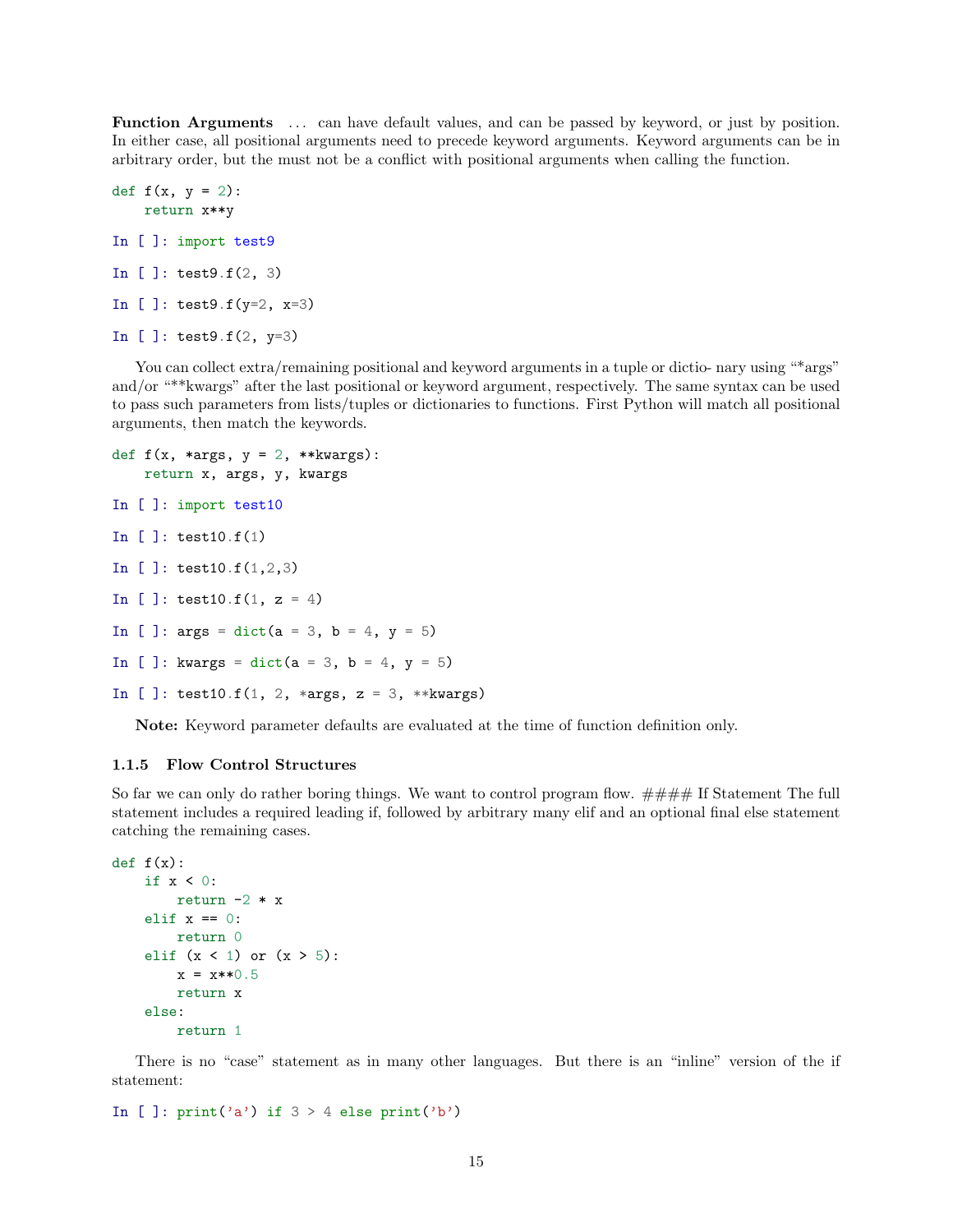While Statement This will continue a loop as long as a given condition is fulfilled. An 1se clause is executed if the condition test False, even if this is just the first time. break allows to terminate the loop, not executing the else clause, and a continue statement skips the rest and immediately continues with the next iteration test.

```
def f(x):y = 0while x > 5:
         x \leftarrow 1
         y \leftarrow xif x > 10:
              break
         if x == 7:
              continue
    else:
         return y
    return -1
```
For Statement This allows you to have a set number of iterations or iterate over a member of a container, etc. Similar use of else, continue, and break. Iterated item is assigned to a variable.

```
def f(x, n = 7):
   y = 0for i in range(1, n):
       y += x**i
   return y
```
and it can come from a list, dictionary, . . .

```
def f(x):y = 0for i in [2, 4, 7]:
       y += x**i
   return y
```
or using enumerate to return 2-tuples of the item and its index

```
def f(x):d = \text{dict}()for i, z in enumerate(x):
        d[z] = ireturn d
```

```
In [ ]: import test15
```

```
In [ ]: test15.f('abc')
```
Another key example is the zip function

```
def f(x):d = dict()for i,z in enumerate(x):
       d[z] = ireturn d
In [ ]: import test16
```

```
In [ ]: test16.f('abc', '1234')
```
A much larger selection can be found in the itertools module.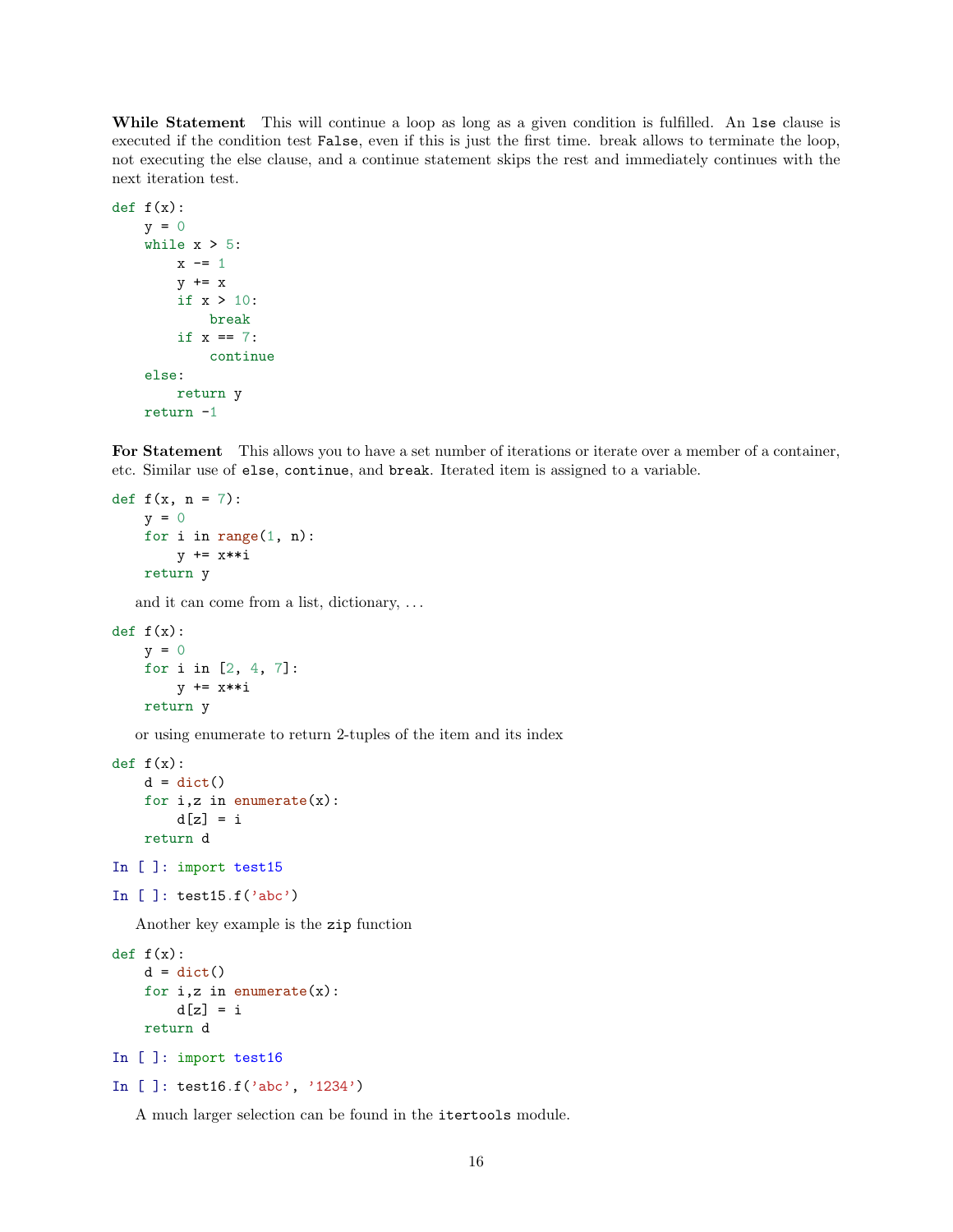Mutants - Modifying Function Arguments At this point I would like to note that that while you can't change what the formal parameter (from the function call) points to, the object itself that it points to, if mutable, can be changed:

```
def f(x):x = x + [1]return x
In [ ]: import test17
In [ ]: x = [1, 2, 3]In []: test17.f(x)
In [ ]: x
   but
def f(x):x \leftarrow \lceil 1 \rceilIn [ ]: import test18
In [ ]: x = [1, 2, 3]In [ ]: test18.f(x)
In [ ]: x
```
Unless absolutely intended, this can be hard to debug and should be avoided if you can. A very popular programming style (and languages designed around it) is called functional programming: Functions only return values but do not modify their arguments. It is already somewhat hard to violate this in python because you can't pass parameters by reference (as in C or FORTRAN), but in some cases you sort of can mimic this if you really want. Be careful about this when modifying mutable containers that were passed as arguments to functions!

As said, except in cases where you really know what you do and it is the most efficient way to you task and well documented: Avoid it. Especially for the API and user interfaces to your code. It is much better to use function return values or only modify objects if the API explicitly calls for and indicates this.

This can be particularly troublesome for keyword parameters with defaults, as mentioned above:

```
def f(x = []):x \leftarrow 1return x
In [ ]: import test19
In [ ]: test19.f()
In [ ]: test19.f()
In [ ]: test19.f()
```

```
Ooops . . .
```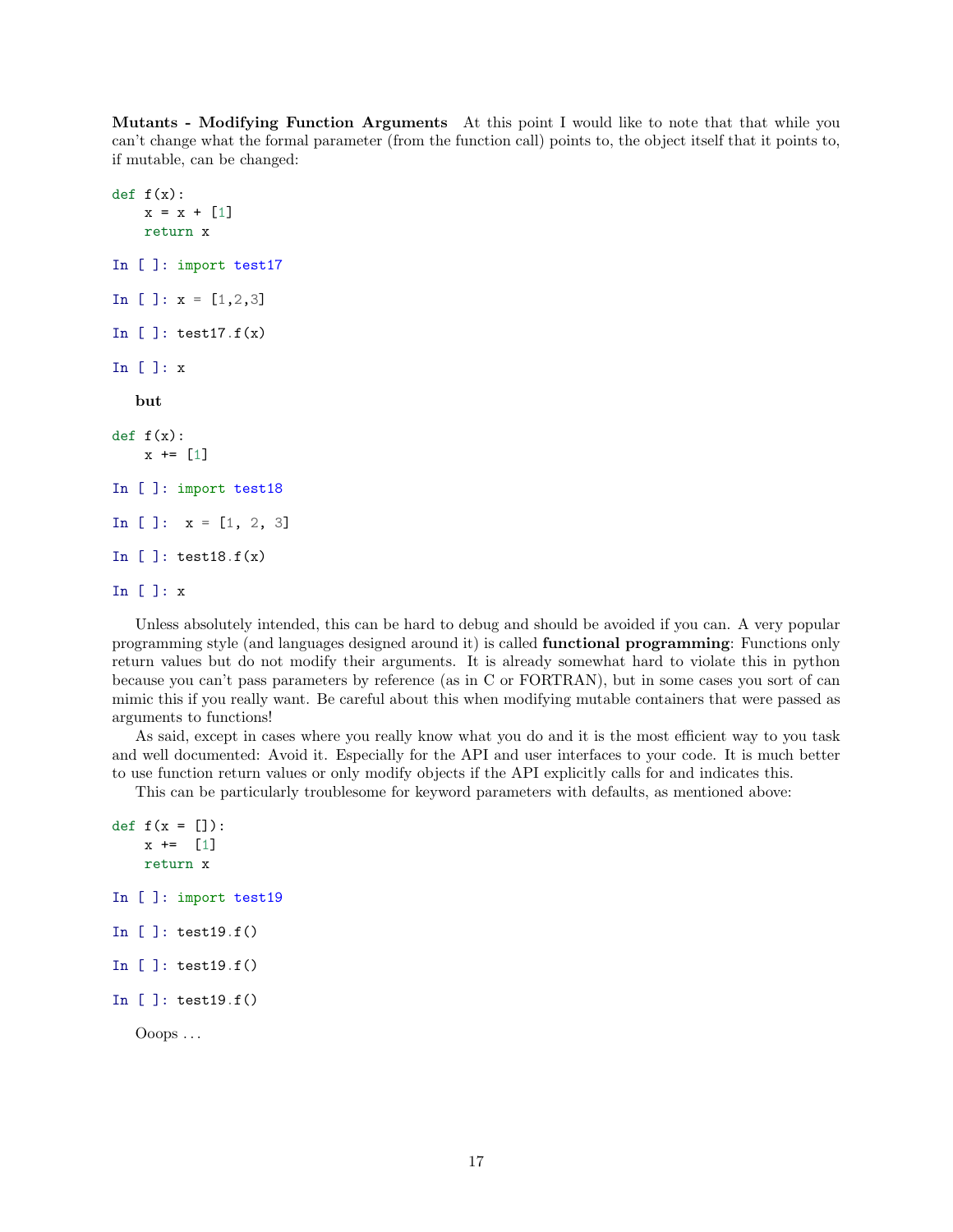#### 1.1.6 Iterators and Comprehensions

A key design of Python 3 is lazy data evaluation. Items will be produced as needed, and the same mechanism can be used to iterate over items. The range object is such an example. You can define you own iterators or iterator functions using the yield statement.

Very useful are comprehensions, sort of the and inline version of the for loop.

```
In [ ]: [i*2 for i in range(10) if i % 2 == 0]
```
and can be nested . . .

In [ ]: [i\*j for i in range(5) for j in range(5) if i  $\%$  2 == 0 if j  $\%$  3 == 0]

and for a rainy day, there is generator objects from comprehensions as well ...

```
In [ ]: (2 * i for i in range(5))
```

```
In [ ]: x = (2 * i for i in range(5))
```
In  $[]$ : list $(x)$ 

```
In []: list(x)
```
Iterators can be exhausted.

In practice, the next function return the next item form an iterator and raises and an StopIteration exceptions when there is no more items.

## 1.2 Advanced Python

#### 1.2.1 Classes - The Heart of Python

In python every object also has a type. The type of an object is its class. You can use the type function to find out about the type of an object.

#### In [ ]:  $type((1,))$

You can define you own class by deriving from an exiting class - which can be one of your own classes -, hence inheriting its methods and attributes, but add more features and specialization. If you start a new class hierarchy from scratch, you usually would start by inheriting from object. But you can also inherit from multiple classes, merging their features. ""python class MyClass(object): """ My test class""" pass You can now create an object of this type, i.e., an instance of this new class by "calling" it.

```
In [ ]: import test20
In [ ]: o = \text{test20.MyClass}()
```

```
In [ ]: o
```
This is not yet very exciting. The most important first step is to initialize the object. This is done by the  $\text{unit}$ , method, to which the arguments of the object creation are passes. Additionally, a first argument self is passed, which is a reference to the current instance of this class and can be used to access the class's attributes and methods. Note that you can read the classes attributes but by default do not overwrite them using self. The  $\_\mathit{init}\_\mathit{method}$  must not return a value.

```
class MyClass(object):
    """ My test class"""
   def __init__(self, x):
        """initialize my object"""
        self.x = xself.y = x + 1
```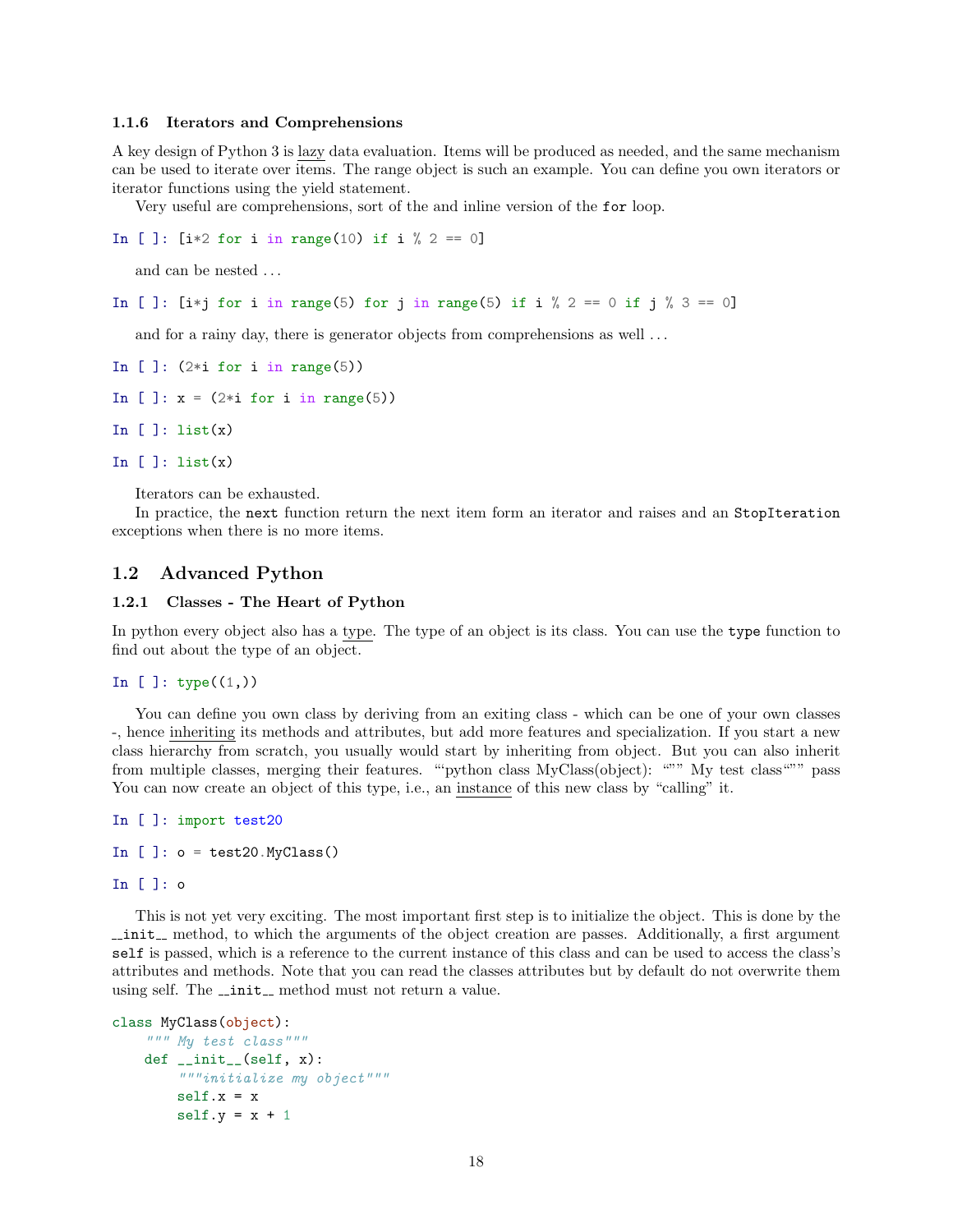```
In [ ]: import test21
In [ ]: o = \text{test21.MyClass}(2)
```
In [ ]: o.x

In [ ]: o.y

You could also set things by hand on your class ...

In [ ]:  $0.2 = 4$ 

In  $[]$ :  $o.__dict__$ 

. . . but this would be much more painful if you have to do it by hand everywhere this object is used, especially for more involved setup cases.

You can also define constants and do computations in the class body, and of course define any number of your own functions. You can even define function names by assignment, e.g., " $\_i$ add $\_ = \_$ add $\_$ ". You can define how you objects reacts to operands, how it is printed, what its length is, how it reacts to indexing  $([1] )$  or being called  $( () - call).$ 

As an example, let's have a class that stores temperature:

```
class Temperature(object):
    unit = 'K'def _{-}init_{-}(self, T = 0):
        self.set(T)
    def set(self, T):
        if isinstance(T, Temperature):
           T = T \cdot Tassert T >= 0
        self.-TK = T # temperature in Kelvindef get(self):
        return self._TK
    def e(self):
        return 7.5657e-15 * self._TK**4
    def absolute(self):
        return self._TK
    def __str__(self):
        return '{} {}'.format(self.get(), self.unit)
    _{-}repr_{-} = _{-}str_{-}class Celsius(Temperature):
    unit = ^{\prime} C'
    offset = 273.15def set(self, T):
        super().set(T + self.offset)
    def get(self):
        return super().get() - self.offset
In [ ]: import test22
In []: t = test22. Temperature(3)
In [ ]: t
In [ ]: t.e()
```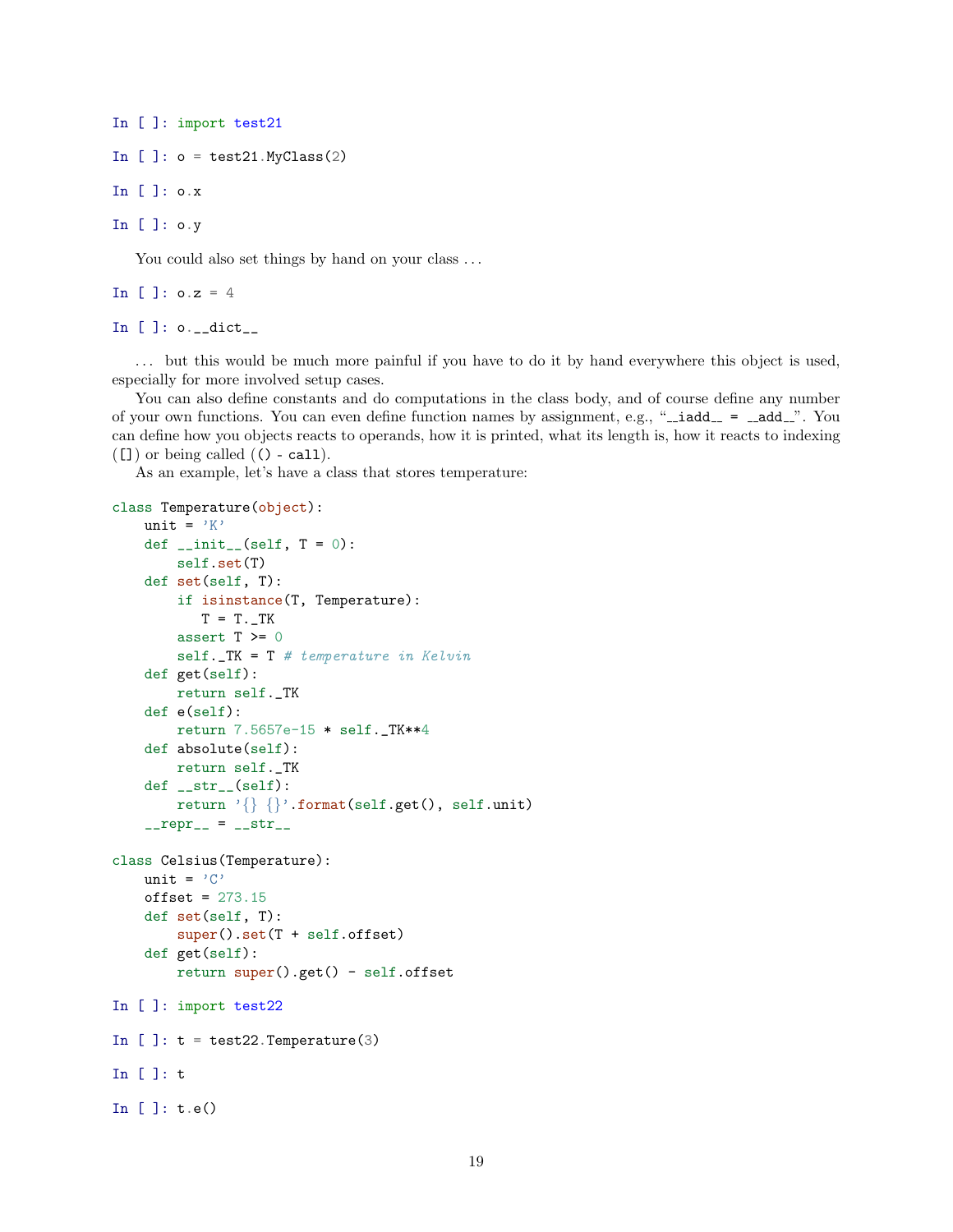In  $[]: t = test22.Celsius(3)$ 

```
In [ ]: t
```

```
In [ ]: t.absolute()
```
Exercise:

- 1. Add a class that deals with temperature in Kelvin.
- 2. Add function that computes the energy flux for black body radiation.
- 3. Add a functionality so two temperature objects can be added. (Consider: what happens if you add two different object types? What should the resulting object type be?)

An example of a class of which instances behave like a function:

```
class F(object):
    def __init__(self, n):
        self.n = n
    def __call__(self, x):
        return x**self.n
In [ ]: import test23
In [ ]: f = \text{test23.F(3)}In [ ]: f(5)
```
You can also have "computed" properties of you object defining the  $\mathcal{L}_{\text{getter}}$  method - but this is very advanced python.

```
class X(object):
    def _{-}init_{-}(self, x, v):
        assert isinstance(x, str)
        self._x = xself.-v = vdef __getattr__(self, x):
        if x == self._-x:
            return self._v
        raise AttributeError()
In [ ]: import test24
In [ ]: x = \text{test24.}X('s', 3)
```
## In [ ]: x.s

## 1.2.2 Naming and Formatting Conventions

- use doc strings
- CamelCase for classes
- runinnames for functions and methods
- names starting with underscore for object private methods and attributes
- use white space before and after operators and after comma.
- use 4 spaces for indentation; not less (or more) and no tabulators.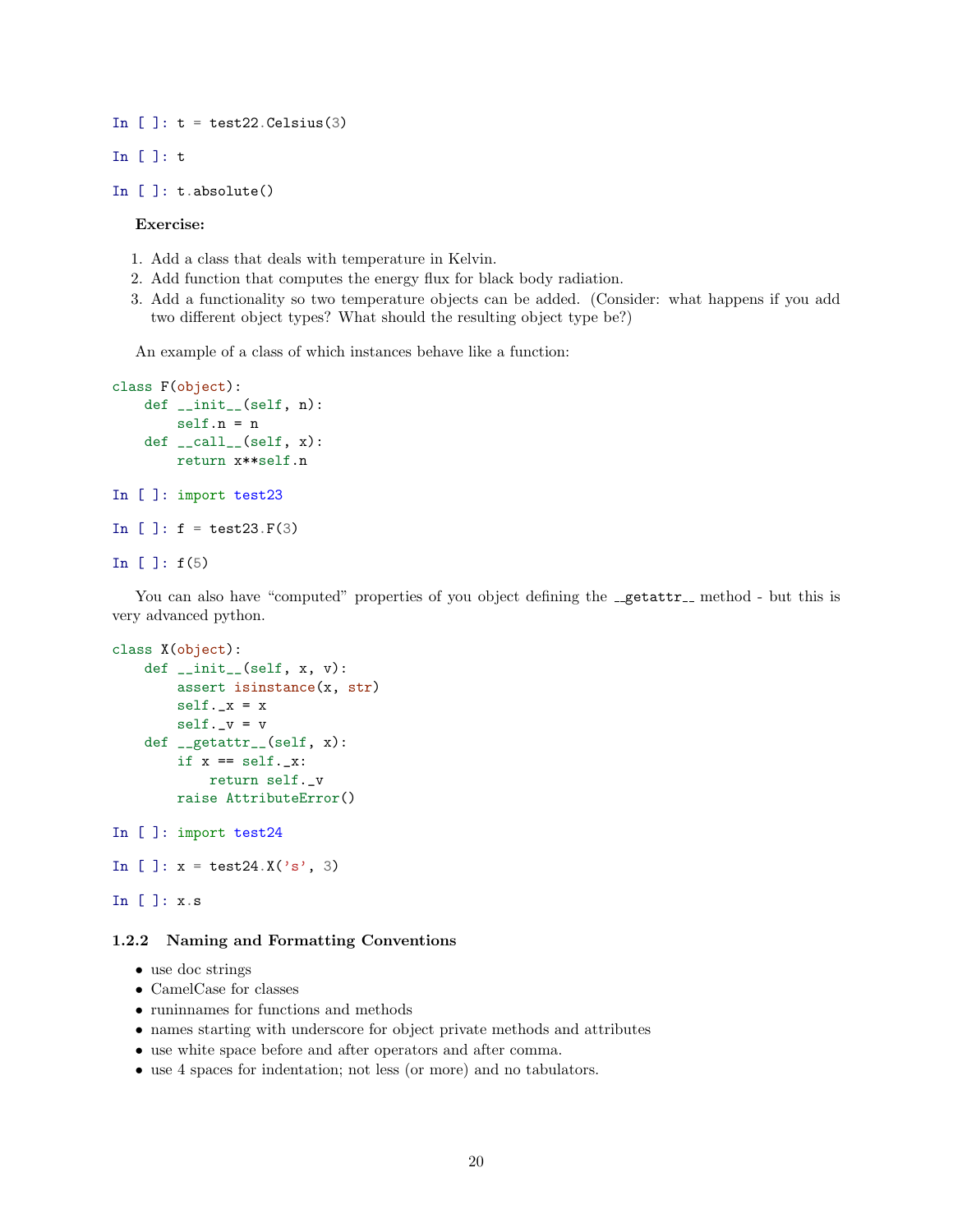#### 1.2.3 Making Executable Scripts

There is four things that you need. 1. A proper operating system (not Windows) - well, can be done there as well I suppose. 2. Make the python file (script) executable. On Linux we would do this on the shell shell chmod u+x text.py Usually this is the last step 3. Add a "shebang"  $(\#!)$  at the beginning of the script. Typically I use  $python$  #! /usr/bin/env python3 This tells it what interpreter to use to execute your script. What you need to have there may vary from system to system. Alternatively, you can call you script later using shell python3 test.py The file does not require to retain the extension .py, or you can make a symbolic link (this is what I tend to do). 4. Execute specific script code if the module is called as main program. In this case the variable  $\Box$ name  $\Box$  contains the string " $\Box$ main  $\Box$ ", so you start your scrip code block using the line python  $if$   $_name = "$   $"$   $main = "$ :

Other useful things are to access parameters passed to the script. These can be found in sys.argy you need to import sys of course to use this. Note that sys.argv[0] is the program name. Note that the parameter are strings.

```
#! /usr/bin/env python3
```

```
"""my test script"""
import sys
a = 4def f(x):
    print(x * a)if _{\_name\_} == "_{\_main\_}":
    f(sys.argv[1])
   and on the shell
\gamma //test25.py 34
```

```
34343434
```
A very useful package for dealing with input parameters for scripts is argparse. Having this available is what made me switch from Python 2 to Python 3.

#### 1.2.4 When Things Fail - Exceptions

Exceptions are a regular means of "out of band" communication in python. Some things are easiest done this way and some not really in any other way. Use them.

The code block to be monitored is started with a try statement; exceptions are "caught" by one or several except clauses - generally or specialized for specific exceptions, the else clause is executed if nothing fails and the finally clause is execute in any case - failure or not.

```
def f(x):y = 0try:
        for x in range(x, 3):
           y = 1 / xexcept ZeroDivisionError as e:
       print('Error:', e)
    except Exception as e:
        print('Unexpected error:', e)
    else:
        print('all went fine')
```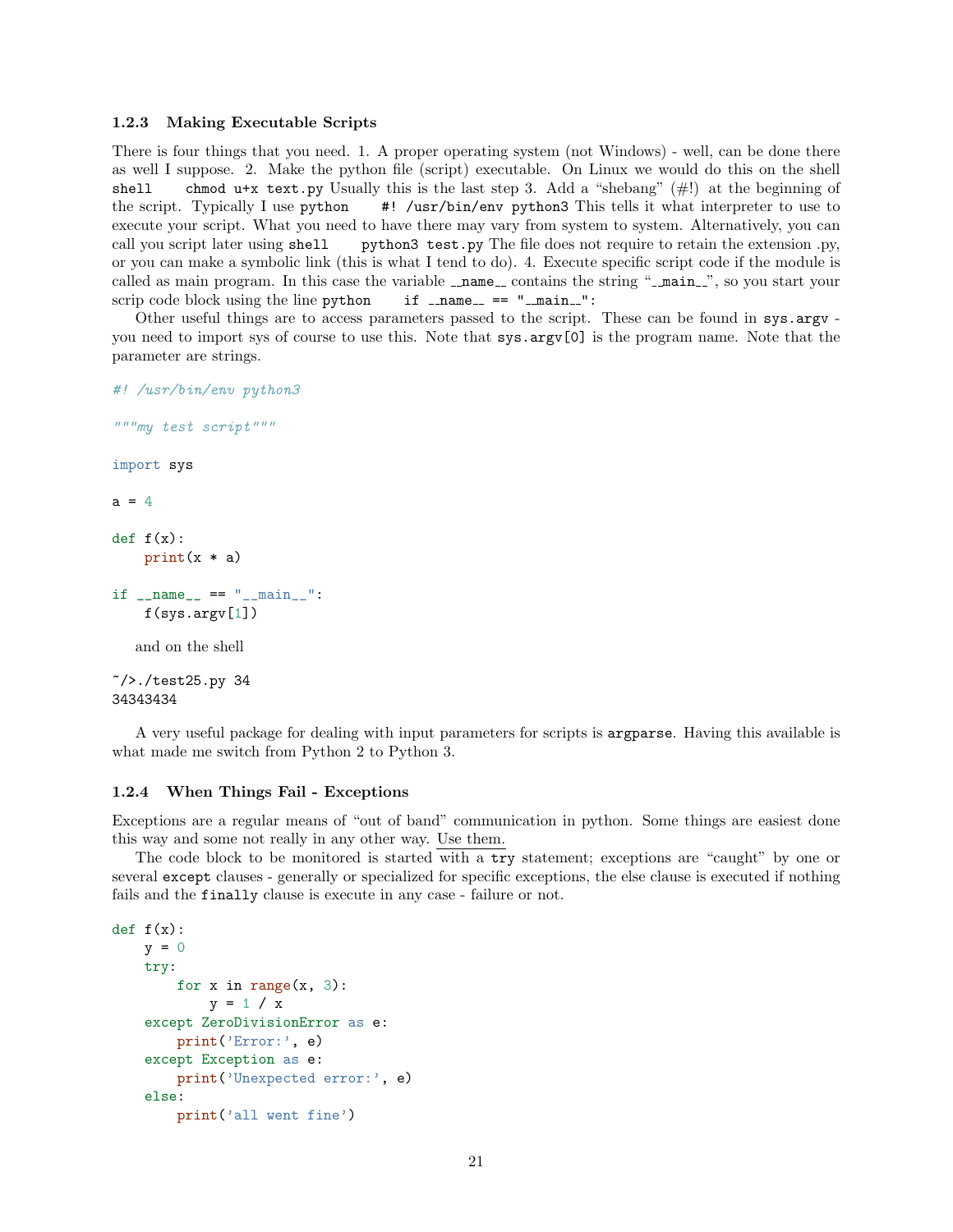```
finally:
        print(y)
In [ ]: import test26
In [ ]: test26.f(2)
In [ ]: test26.f(-2)
In [ ]: test26.f(-2.5)
```
You can also use just "except:" to catch all exceptions if you don't care about the exception object itself or leave off the "as ..." part if don't need the exception info.

```
def f(x):y = 0try:
        for x in range(x, 3):
           y = 1 / xexcept ZeroDivisionError:
        print('Error!')
    except:
        print('Unexpected error!')
   else:
        print('all went fine')
   finally:
       print(y)
```
#### 1.2.5 Input and Output

Format Strings Strings have a format method. It allows you to replace "placeholders" - in curly braces by arguments. They can be matched by index (zero-based) or by keyword. A detailed description is found at https://docs.python.org/3.4/library/string.html. The layout of these placeholder is to first give what is to be formatted - either by number or by name, followed by a colon, then the format string. If no number or name is supplied, numbering is automatic.

Examples:

```
In []: 'The Winner is \{\cdot\} on \{\cdot\}'.format('Mr. X', 'best movie')
In [ ]: 'The Winner is {act:>10s} for A${prize:05d}'.format(prize=1000, act='Jim')
```
Another very useful string method is join to combine a list of strings.

```
In [ ]: '','.join(('home','alex','xxx'))
```
File I/O Very useful to consequently use the routines in os and os.path to manage paths. More recently the module pathlib was added, but I do not have experience with it and find it sort of clunky. You may also need some routines from the sys module.

The open routine opens a file and returns a file object. To close the file, call it's close method. Always close you files when done. Resources are finite. https://docs.python.org/3/library/functions.html#open

The routine takes a file name and an open "mode". Useful modes are t for "text", b for binary, U for "universal new line" mode, r for read, w for write, a for append; x for exclusive creation; and added + opens it for "updating" (may truncate).

Use the write routine to write to a file, read to read (the entire) file, or read a single line using readline.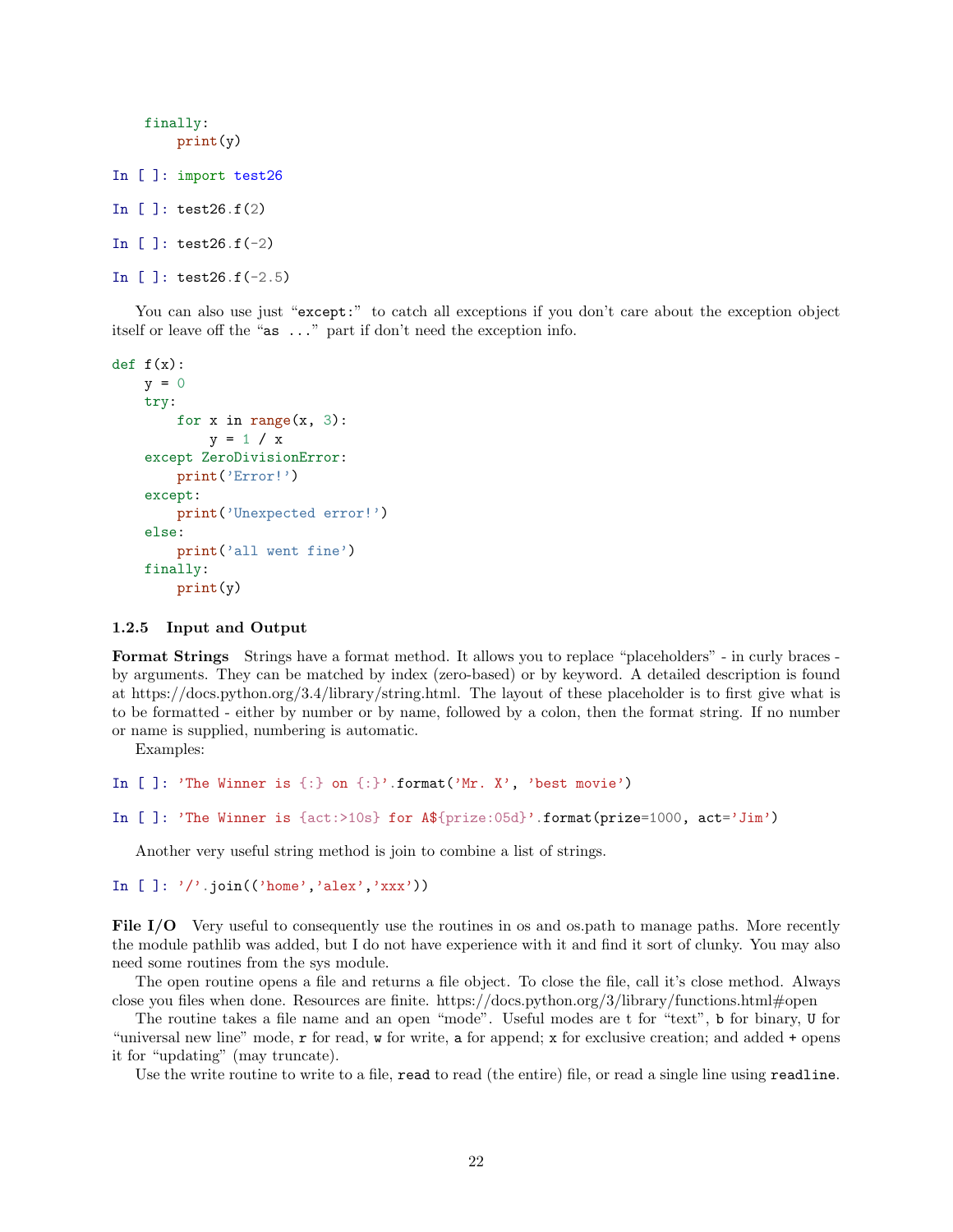```
def f():
   f = open('xxx.txt', 'wt')f.write('123\n345\n5677')
   f.close()
```
Text files can be iterated over - each iteration yields one line:

```
def f():
   f = open('xxx.txt', 'rt')for i, l in enumerate(f):
        print('{:05d} {}'.format(i, l.strip()))
   f.close()
```
Here the strip method of the string gets rid of (lead/trail) which spaces and the trailing newline  $(\n\cdot)$ . We may deal with binary files later.

Resource Management - With Statement The with statement allows you to manage resources. For example, automatically close them, and deal with exceptions (even close them then).

```
def f():
    with open('xxx.txt', 'rt') as f:
        for i, l in enumerate(f):
            print('{};05d) {} \}'.format(i, l.strip()))
```
## 1.2.6 Decorators

Start with the @ symbol and are essentially functions that return modified "decorated" functions. You may see this sometimes.

```
def \text{ mul5}(f):def g(*args, **kwargs):
        print('function was decorated.')
        return f(*args, **kwargs) * 5
    return g
@mul5
def h(x):return x**2
In [ ]: import test31
In [ ]: test31.h(3)
```
The key point is that the decorator takes a function and returns another function.

The decorator itself can also be a function - can have parameters - that returns the actual wrapping function.

```
def multiply(x):
   def wrap(f):
        def g(*args, **kwargs):
            print('function was decorated:', x)
            return f(*args, **kwargs) * x
        return g
   return wrap
@multiply(5)
def h(x):return x**2
```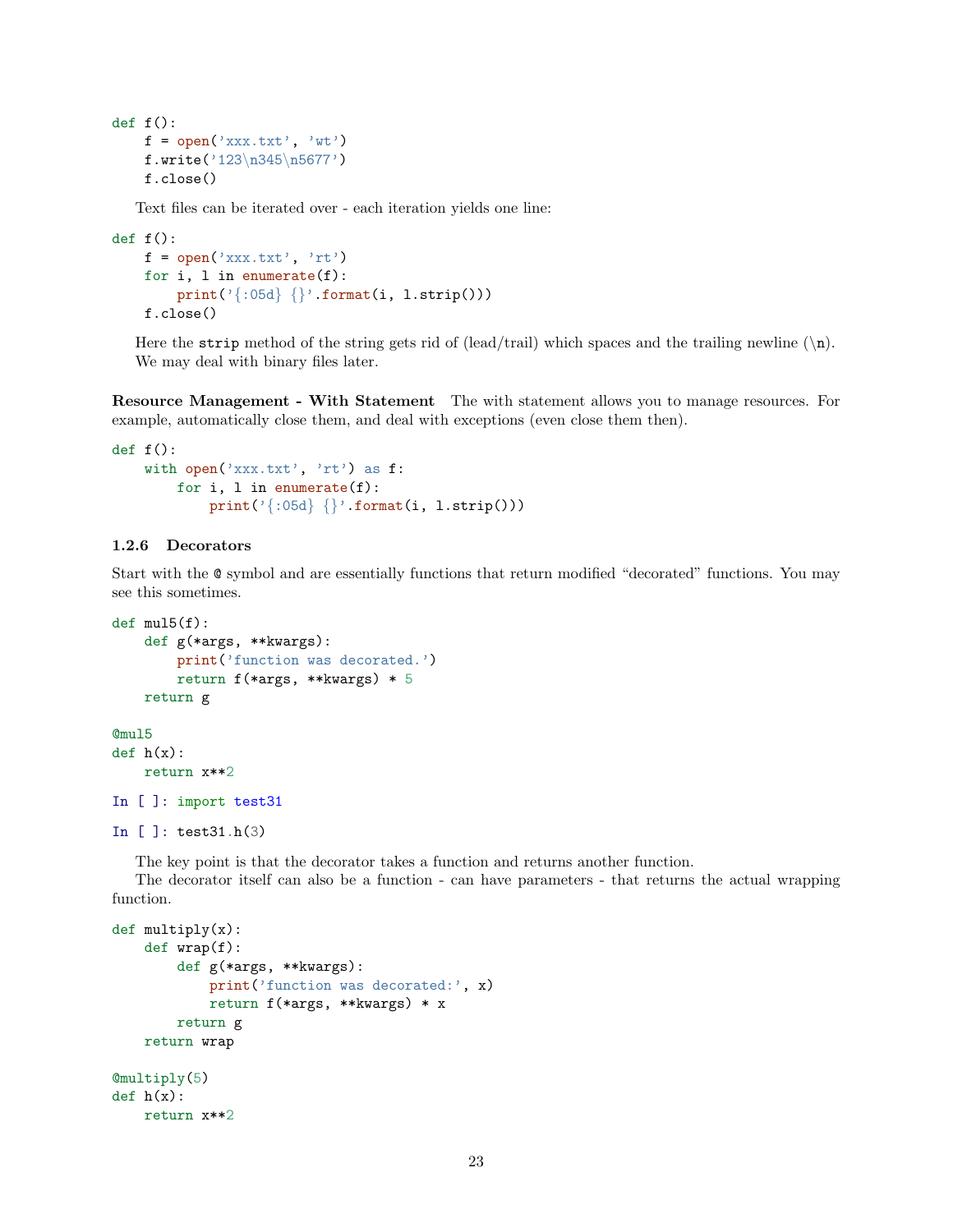## In [ ]: import test32

```
In [ ]: test32.h(3)
```
Or you can design it as a class with a \_call\_ method that takes parameters for its \_init\_ method.

```
class Multiply(object):
   def __init__(self, factor):
        self._factor = factor
   def \ _-call_-(self, f):def g(*args, **kwargs):
            print('function was decorated:', self._factor)
            return f(*args, **kwargs) * self._factor
       return g
@Multiply(5)
def h(x):
```
## 1.2.7 Properties

return x\*\*2

Allows you to provide an interface to internal data of you object. You can generally control object access using  $- get -$  and  $- set -$ .

```
class Temperature(object):
    def _{-}init_{-}(self, T = 0):
        self.T = T
    @property
    def T(self):
         \frac{m}{T} in K^{m+n}return self._TK
    @T.setter
    def T(self, T):
        self.-TK = Tdef e(self):
         """energy density in cgs"""
        return 7.5657e-15 * self._TK**4
class Celsius(Temperature):
    offset = 273.15@property
    def T(self):
         \begin{array}{cc} \cdots & \cdots & \cdots \end{array}return self._TK - self.offset
    @T.setter
    def T(self, T):
         self._TK = T + self.offset
In [ ]: import test34
In [ ]: t = \text{test34.Celsius}()In [ ]: t.T
In [ ]: t = \text{test34.Celsius}()In [ ]: t.T
```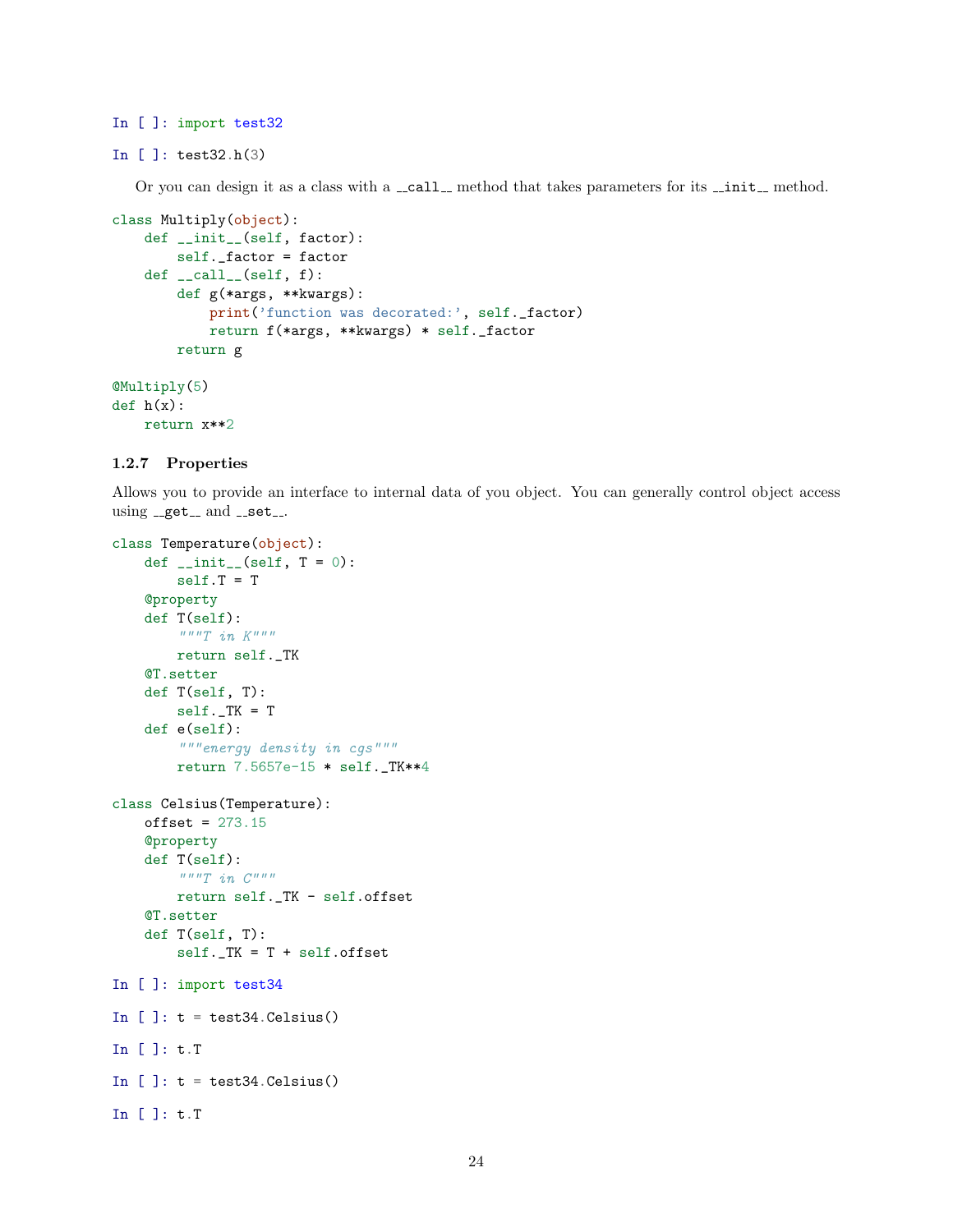In  $[ ]: t.T = 100$ In [ ]: t.\_TK

In [ ]: t.T

using the property function you can also define properties that can only be set but not read.

```
class Temperature(object):
    def \_init\_(self, T = 0):
        self.T = T
    @property
    def T(self):
        \frac{m}{T} in K^{m+n}return self._TK
    @T.setter
    def T(self, T):
        self.-TK = Tdef e(self):
        """energy density in cgs"""
        return 7.5657e-15 * self._TK**4
class Celsius(Temperature):
    offset = 273.15@property
    def T(self):
        " " "T i n C" " "return self._TK - self.offset
    @T.setter
    def T(self, T):
        self._TK = T + self.offset
    def _set_TF(self, T):
        self.T = (T - 40) * 5 / 9TF = property(fset = _set_TF)In [ ]: import test35
In []: t = \text{test35.Celsius}()In [ ]: t.TF = -20In [ ]: t.T
In [ ]: t.TF
```
#### 1.2.8 Regular Expressions

Knowing how to use regular expressions will make your life much easier. Yes, it requires some work to get started. Python offers some powerful tools to use them for you text processing, e.g., extracting data from text files or web pages. The manual is at https://docs.python.org/3.4/library/re.html The main use it to match items that have certain patterns.

Key tokens are ( and ) to "capture" strings you want to extract, . to match anything, ? to match the previous item zero to one times, \* to match the previous item any number of times, + to match the previous item at least once, ˆ for beginning of string/line, \$ for end of string/line, [ and ] to define a set of characters, etc. You also have special tokens like \d matching a digit, etc.

In [ ]: import re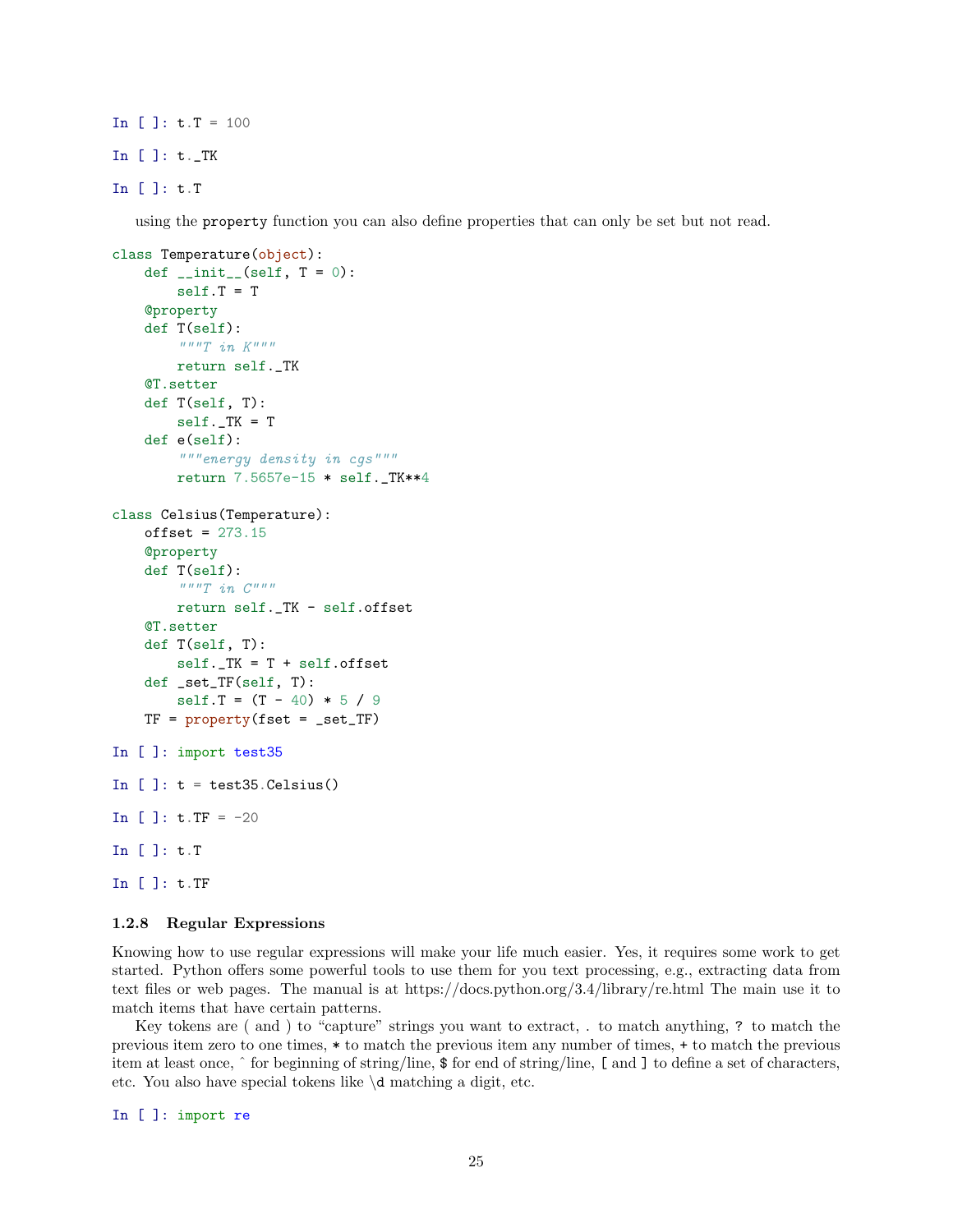In  $[ ]:$  re.findall $( '([123]+) ', '1234ghgs7sji4399')$ 

An example script I have used to renumber all the input/output prompts from IPython to be consecutive in the script.

```
#! /usr/bin/env python3
import sys, re, os
def format(infile):
    outfile = \text{infile} + \text{'time'}In = re.compile('^(In \[)[0-9]+(\]:.*)')
    Out = re.compile('^(Out\[)[0-9]+(\]:.*)')
    Search = (In, Out)count = 0with open(infile, 'rt') as f, open(outfile, 'xt') as g:
        for line in f:
            for prompt in Search:
                 m = prompt.findall(line)
                 if len(m) == 0:
                      continue
                 if prompt is In:
                      count += 1line = prompt.sub(r'\g<1>{:d}\g<2>'.format(count),
                                    line)
            g.write(line)
    os.remove(infile)
    os.rename(outfile, infile)
if _{\_name\_} == "_{\_main\_}":
   format(sys.argv[1])
```
## 1.2.9 NumPy

A very widely used convention is to import numpy as np

#### In [ ]: import numpy as np

If you start IPython with the --pylab flag, it will do this automatically, however, in you scripts you still have to do it by hand.

In the IPython notebook we can do the same with the %pylab macro

```
In [ ]: %pylab
```
NumPy provides multi-dimensional array class, ndarray, optimized for numerical data processing. It allows various data types - it defines its own data types, called "dtypes", and even has record arrays. I recommend you the very good online documentation at http://www.numpy.org/.

There is too much to tell about NumPy to fit into the time allocated for this course. Some of the key features are to allow you to do indexing nut just in the slice notation, but also by lists of indices or multidimensional constructs, or by arrays of truth values. The latter is extremely useful to avoid loop with if statements.

Key advice: Use "advanced slicing" to replace loops with if statements! These are very slow. Should this really not be possible to avoid, you can easily write FORTRAN extension modules using f2py.

Examples:

```
In [ ]: x = np.arange(12) .reshape(3, -1)
```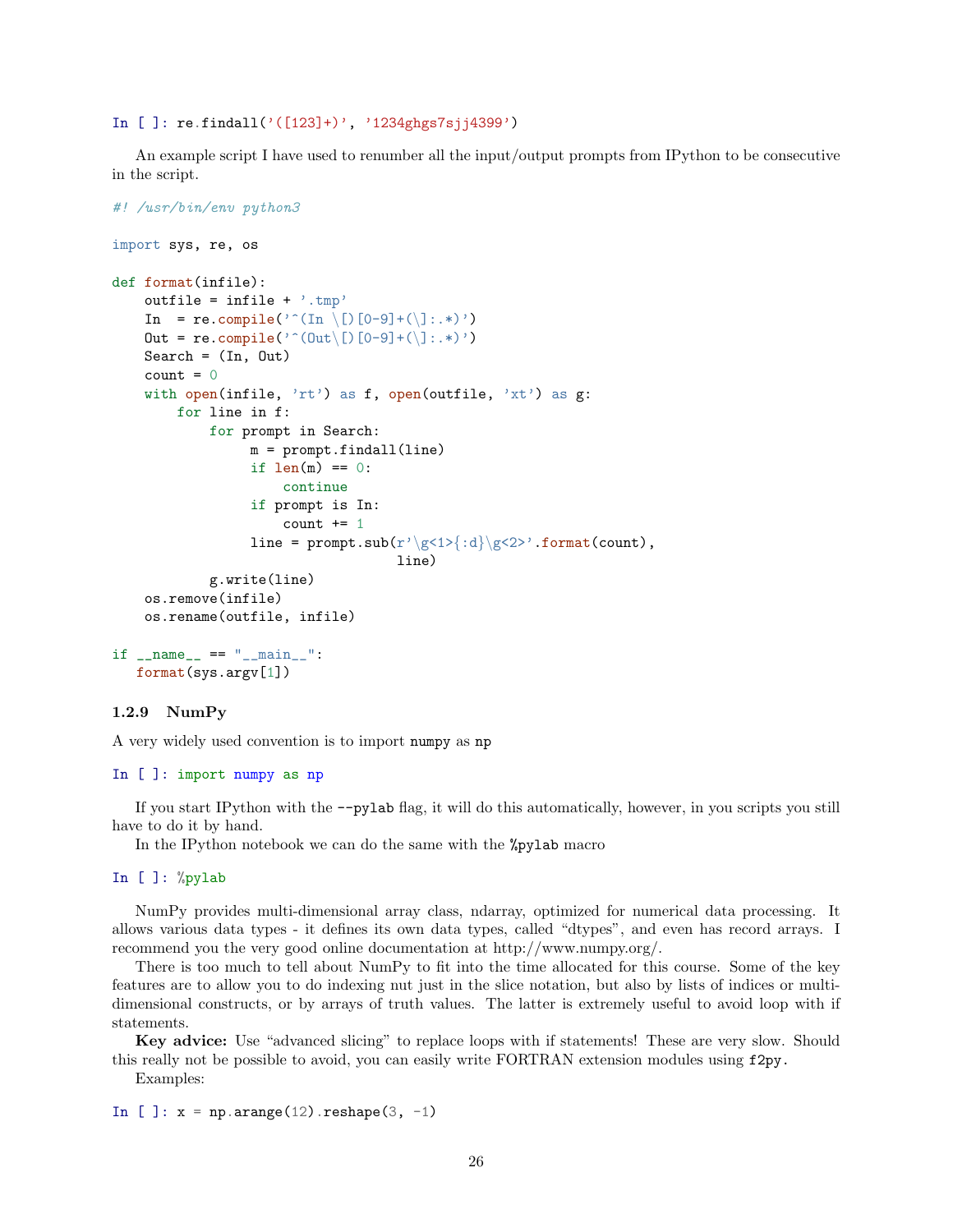```
In [ ]: x.shape
In [ ]: x[0,2]
In [ ]: x[2]
In [ ]: x
In [ ]: ii = x % 2 == 1
In [ ]: ii
In [ ]: x[i] = 0In [ ]: x
In [ ]: y = np.array([1, 2, 3, 4])In [ ]: y
In [ ]: x * = yIn [ ]: x
In [ ]: y = np.array([1, 2, 3])In [ ]: x *= y[:, np.newaxis]In [ ]: x
```
The example above shows NumPy by default tries to match the last dimension and automatically expands the others. To change that, you can add "extra axes" using np.newaxis.

Telling you all about NumPy would likely be an entire course by itself.

#### 1.2.10 Matplotlib

Matplotlib is a frequently used Python package for plotting. To use it interactively on the IPython shell, use the --pylab flag when starting IPython or to use the %pylab macro in the IPython notebook. Much of the interactive plotting interface is quite similar to Mathlab, so it may not seem all that strange. Matplotlib is fully object-oriented, and so is the graphics it produces: Objects can be modified, even interacted with, e.g., react to users clicking at them (advanced programming, I have never used).

Whereas you can do things interactively on the shell for development - I do that, in part - I highly recommend that you put the finalized scripts inside a script, possibly a function, but surely preferable an object. Even it you just use the init function for all the plotting at first - later you can delegate some of the tasks, e.g., setups you frequently use, into separate routines, maybe in a base class (" 'MyPlot' ") from which you derive specialized plots. You can store properties of the plot, the figure object, axes objects, etc. in the class and later access them.

The key is that having plots in scripts, you can easily modify things and rerun the script, or if your data or model has changed, you can just re-run the script - especially for last minute changes when you thesis is due (advisor says: "Change the color of that line!").

There is a vast variety of different plot and recipes to make them. A prominent gallery with code examples can be found at http://matplotlib.org/gallery.html. Personally, I don't think this is always done very well, but it is a good start. I highly recommend you have a look at the Beginner's and Advanced guides (http://matplotlib.org/devdocs/contents.html).

As an example, let's make a simple line plot: